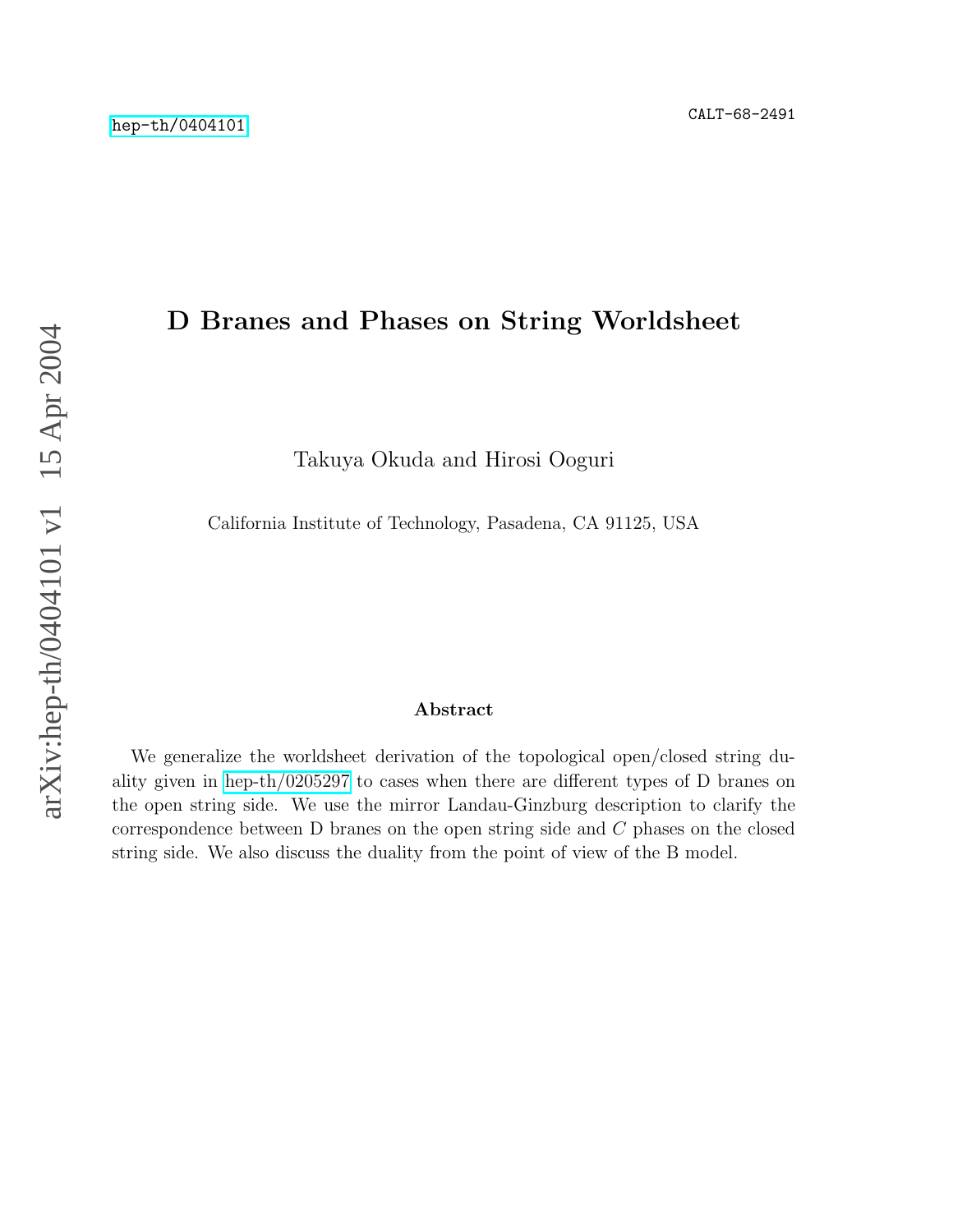## 1 Introduction

The large N duality between open and close string theories has played important roles in recent development in string theory. The AdS/CFT correspondence [\[1\]](#page-17-0) has provided insights into quantum gravity and strongly coupled gauge theories. The topological open/closed string duality [\[2\]](#page-17-1) has uncovered relations between spectral density of random matrix models and geometry of Calabi-Yau manifolds and lead to the construction of matrix models to compute effective superpotential terms for supersymmetric gauge theories in four dimensions [\[3\]](#page-17-2).

In the case of the topological string duality, the string coupling constant  $g_s$  is the same for both open and closed string sides, and the 't Hooft couplings of the open string are identified with geometric moduli of the closed string side. Thus, it should be possible to give a microscopic explanation of the duality order by order in the string coupling expansion, namely from the point of view of the string worldsheet. (This should also be the case for the AdS/CFT correspondence when the coupling constant does not run.) In [\[4\]](#page-17-3), the worldsheet derivation was given for the case when the open string side is defined on the cotangent space of a three-sphere  $T^*S^3$  with N D brane wrapping the base  $S^3$ . The closed string side is the resolved conifold whose Kähler modulus t, which is the size of the blown up  $S^2$ , is identified with the 't Hooft coupling  $g_sN$  of the open string side. The strategy was to start with the closed string side and expand string amplitudes for small t. It has been noted in  $[5, 6]$  $[5, 6]$  that in the linear sigma model description the closed string worldsheet at  $t = 0$  develops a new non-geometric phase – the C phase – besides the geometric phase (Higgs phase) which flows to the non-linear sigma model for the resolved conifold in the IR limit. In [\[4\]](#page-17-3), it was shown that the C phase can contribute to closed string amplitudes only in the following two cases:

- (1) Each domain in the C phase has the topology of a disk.
- (2) The entire worldsheet is in the C phase.

Moreover it was found that each disk in the  $C$  phase contributes a factor of  $t$  to the amplitudes. By interpreting  $C$  domains as holes on the worldsheet, the sum over disks in the  $C$  phase reproduces the open string Feynman diagram expansion with  $t$  being identified with the 't Hooft coupling. On the other hand, worldsheets that are entirely in the C phase do not correspond to any open string diagrams. It was shown that the sum of such worldsheets to all order in the string coupling constant expansion correctly captures the gauge group volume vol  $U(N)$  for the open string, which indeed does not come from Feynman diagrams but is needed to reproduce open string amplitudes.

Thus, this approach shows that the closed string on the resolved conifold has the open string expansion with the Kähler modulus  $t$  being equal to the  $'t$  Hooft coupling on the open string side. One may be more ambitious and try to reproduce the D brane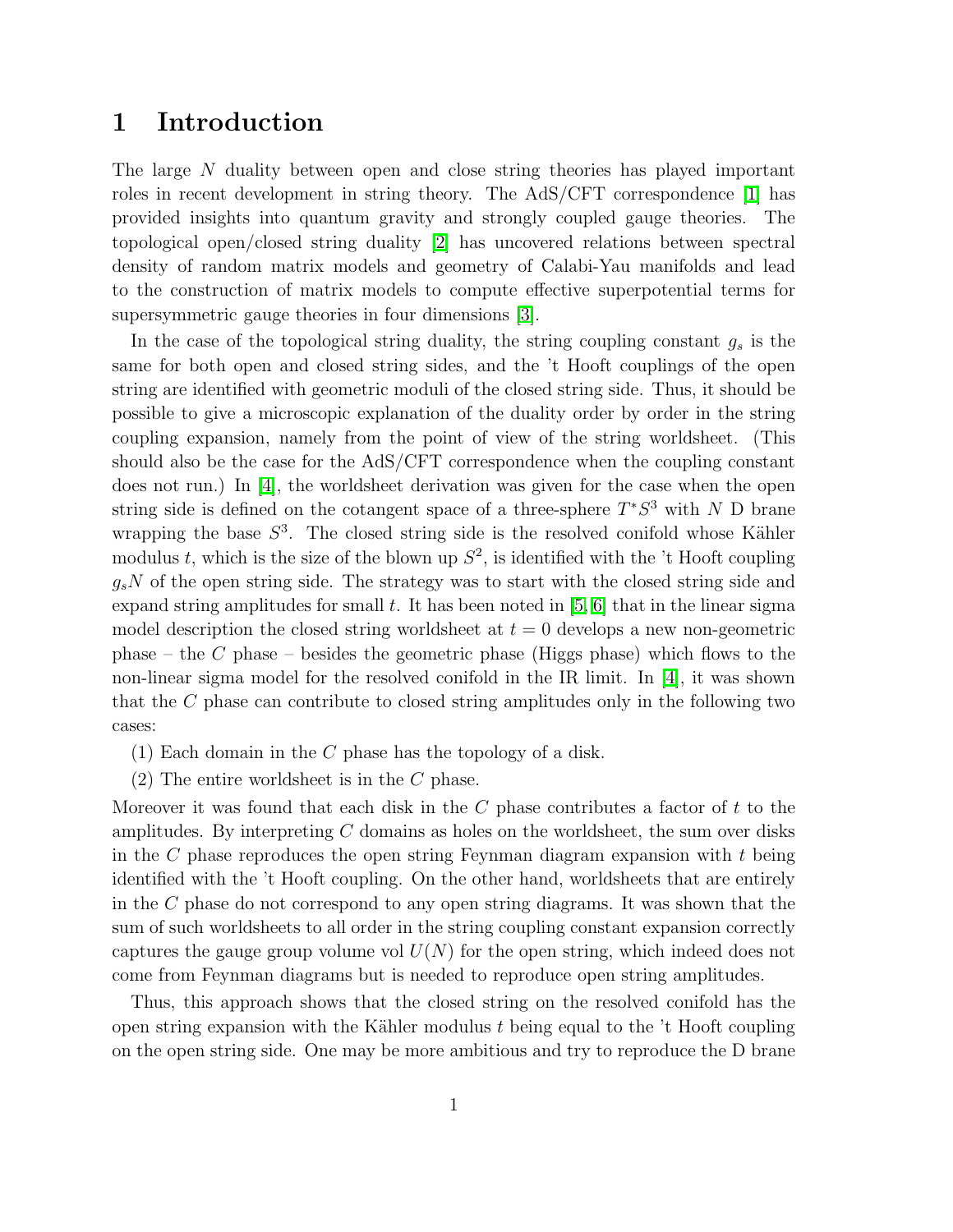boundary condition. Some of the basic features of the boundary condition can been seen in this approach: at the interface of the  $C$  phase and the geometric phase, one finds that the worldsheet is pulled toward the apex of the conifold where the  $S<sup>2</sup>$  shrinks to zero size at  $t = 0$  and the  $S<sup>3</sup>$  emerges after the conifold transition. However the precise boundary condition for the D branes wrapping the  $S<sup>3</sup>$  – for example, the Neumann boundary condition along the branes – has not been reproduced in this approach since the linear sigma model does not describe the geometry with  $S<sup>3</sup>$  of finite size. Although the size of  $S<sup>3</sup>$ , being a complex structure modulus, is not relevant in the A-model and can be infinitesimal, it is desirable to understanding how D brane boundary conditions are reproduced from the closed string point of view.

In this paper, we will clarify the relation between D branes in open string and C phases in closed string by studying cases in which there are several D branes on the open string side. We will consider the open string on the  $\mathbb{Z}_p$  quotient of  $T^*S^3$ , whose base is the lens space  $S^3/\mathbb{Z}_p$  [\[7\]](#page-17-6). Since the fundamental group of  $S^3/\mathbb{Z}_p$  is  $\mathbb{Z}_p$ , there are p different types of D branes whose holonomies along the homotopy generator are given by  $e^{2\pi i a/p}$   $(a = 0, 1, ..., p - 1)$ . It turns out that the closed string dual has p different C phases on the worldsheet, and we show how each C phase is identified with the corresponding D brane by studying the behavior of linear sigma model variables at the interface of each  $C$  phase with the geometric phase. We find it is useful to use the Landau-Ginzburg B model which is T-dual to the linear sigma model [\[8\]](#page-17-7) since much of the analysis in the B-model can be carried out at the classical level. We will also discuss how this can be seen from the point of view of the mirror manifold.

It is straightforward to apply the worldsheet derivation in [\[4\]](#page-17-3) and in this paper to other toric Calabi-Yau manifolds which are known to have open string duals [\[9\]](#page-17-8), for example the one described by  $Q_1 = (1, -1, 0, 1, -1)$  and  $Q_2 = (0, 0, 1, -2, 1)$ . It would be interesting to analyze closed string theories on more general toric manifolds and to discover new large N dualities.

This paper is organized as follows. In section 2, we will review the worldsheet derivation of [\[4\]](#page-17-3) in the conifold case. We will use the Landau-Ginzburg B-model to simplify some of the steps in the original derivation. We will then extend the analysis to the quotients of the conifold and explain the correspondence between D branes and C phases from the Landau-Ginzburg description. In section 3, we will discuss the open/closed string duality as seen from the point of view of the mirror manifolds.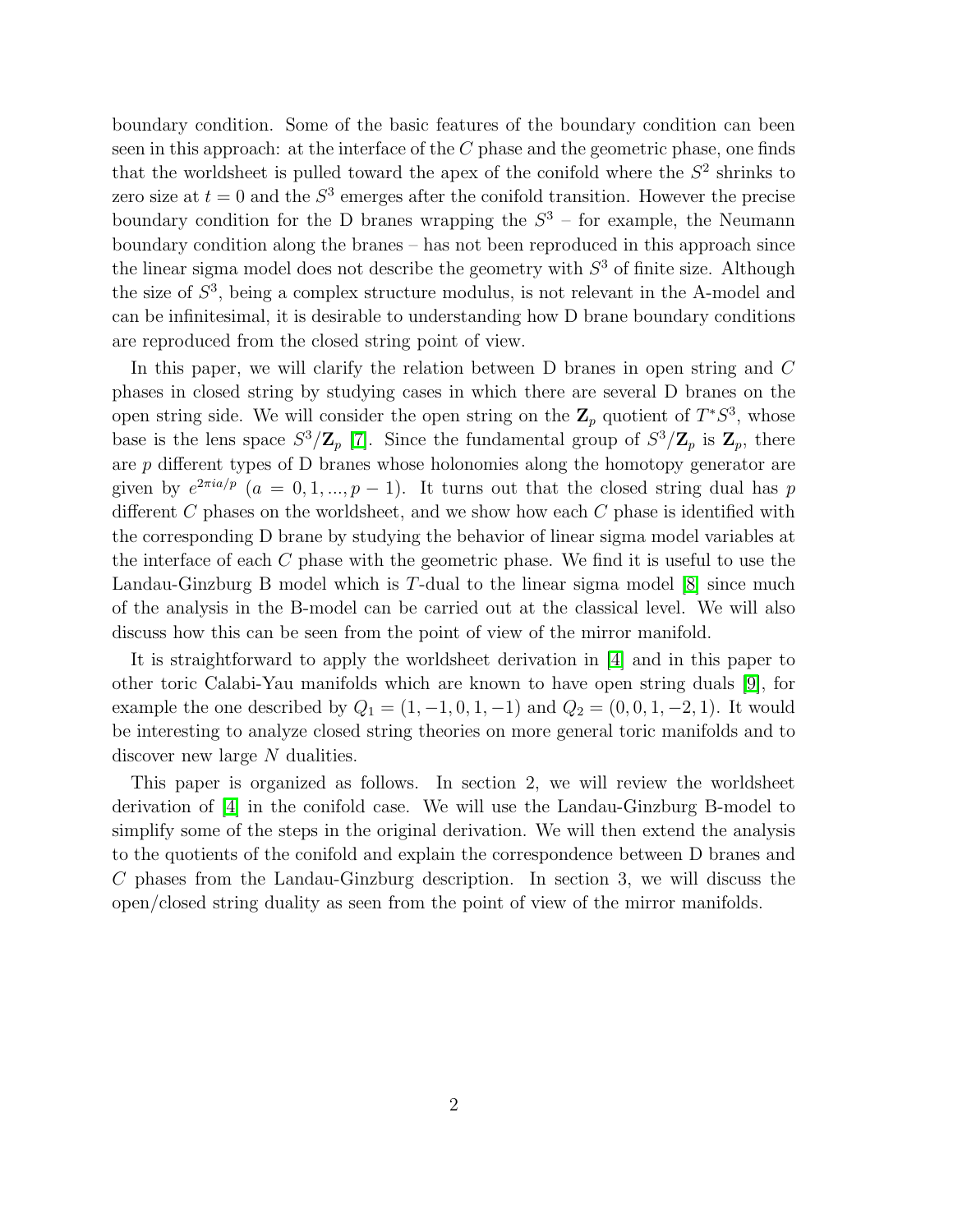## 2 D branes and phases

#### 2.1 Review of the conifold case

In [\[2\]](#page-17-1), it was conjectured that the A-type topological closed string theory on the resolved conifold with the Kähler modulus  $t$  is equivalent to the A-type topological open string theory on the cotangent space  $T^*S^3$  (or equivalently on the deformed conifold) with N D branes wrapping the base  $S^3$ . Here the Kähler modulus t of the closed string side is identified with the 't Hooft coupling  $g_sN$  of the open string side, with the string coupling constant  $g_s$  being the same on both sides. There have been several nontrivial checks of the conjecture [\[10,](#page-17-9) [11,](#page-18-0) [12,](#page-18-1) [13\]](#page-18-2). Finally, a worldsheet derivation of the open/closed string duality was given in  $|4|$ . In this subsection, we will review the derivation, using the mirror Landau-Ginzburg model [\[8\]](#page-17-7) to simplify some of the steps.

The strategy is to start with the closed string side, expand string amplitudes around  $t = 0$ , and show that a sum over open string Feynman diagrams emerges in the texpansion. Since  $t = 0$  is a singular limit of the target space, it is useful to describe the worldsheet by the linear sigma model. The worldsheet theory consists of four chiral superfields  $\Phi_1, \Phi_2, \Phi_3, \Phi_4$  with charges given by

$$
Q = (1, 1, -1, -1), \tag{2.1}
$$

and a gauge multiplet coupled to  $Q$ . Following [\[5\]](#page-17-4), we rearrange the gauge multiplet into a twisted chiral multiplet  $\Sigma$ . When t is non-zero, there is a potential for the scalar field  $\sigma$  which is the lowest component of  $\Sigma$  and the linear sigma model flows to the nonlinear sigma model with the resolved conifold as the target space. In this description, the singularity at  $t = 0$  is characterized by the fact that the potential for  $\sigma$  disappears in the limit and it can become indefinitely large without costing the worldsheet action – a new non-compact and non-geometric phase emerges on the worldsheet [\[5\]](#page-17-4). The idea of the derivation of the large N duality, advocated in [\[2\]](#page-17-1) and quantified in [\[4\]](#page-17-3), is to regard domains in this new phase as holes on the worldsheet and phase boundaries as representing D branes.

The derivation of [\[4\]](#page-17-3) can be streamlined by using the mirror of the linear sigma model, which is found by performing the T-dual transformation on phase rotations of  $\Phi_j$ , keeping  $\Sigma$  as a spectator [\[8\]](#page-17-7). The T-dual of  $\Phi_j$  are twisted chiral superfields  $Y_j$ with periodicity  $Y_j \sim Y_j + 2\pi i$ . Combined with  $\Sigma$ , the mirror is a Landau-Ginzburg model with the superpotential W given by

$$
W = \Sigma(Y_1 + Y_2 - Y_3 - Y_4 - t) - \sum_{j=1}^{4} e^{-Y_j}.
$$
\n(2.2)

Note that, since the original model is A-twisted, the mirror Landau-Ginzburg model is B-twisted. It is easy to check that, when t is not equal to zero, there is no flat direction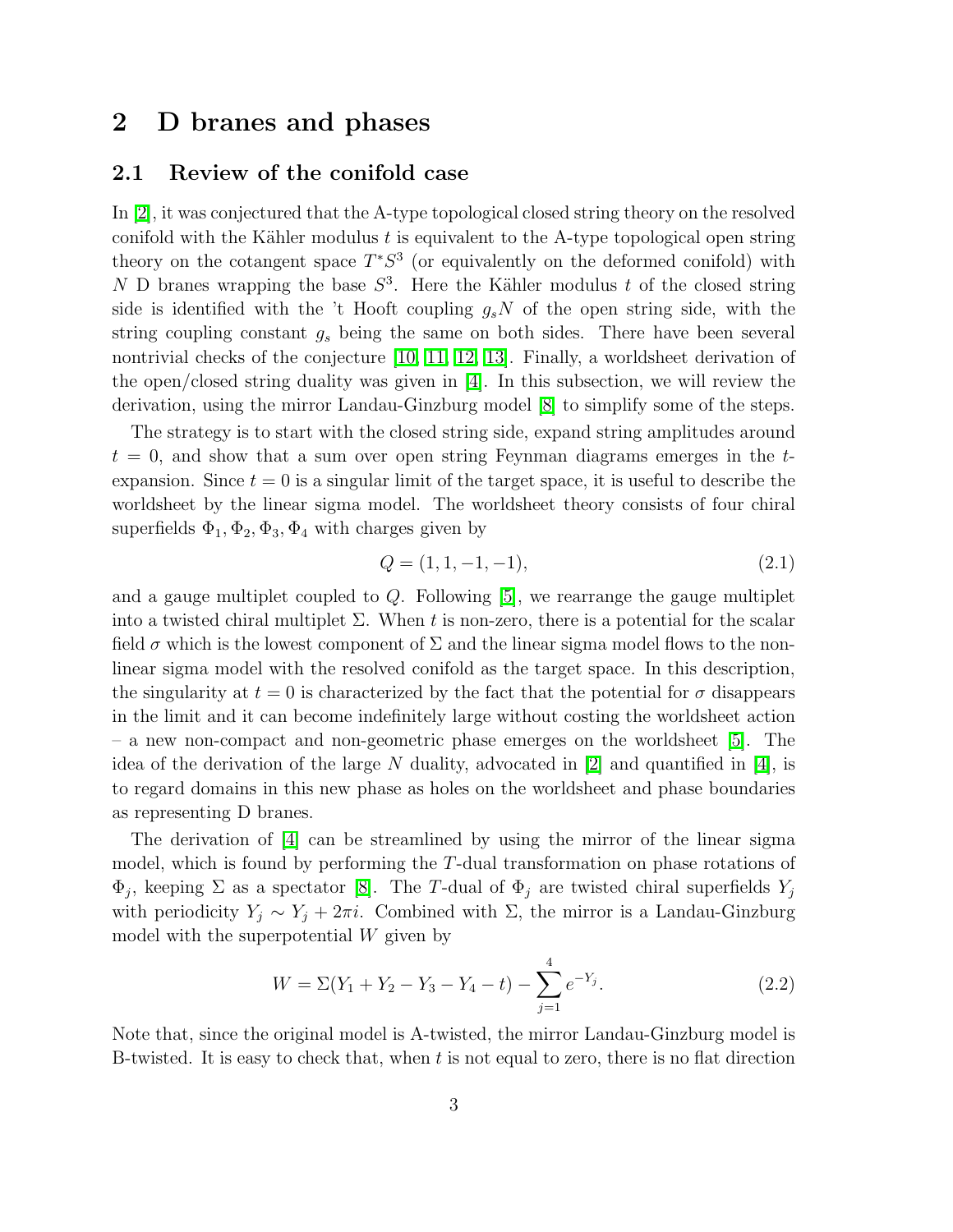for the superpotential. It is believed that the Landau-Ginzburg model in this case flows to the mirror of the sigma model for the conifold. At  $t = 0$ , the superpotential remains flat for

$$
y_1 = y_2 = -\log \sigma + \pi i,
$$
  
\n
$$
y_3 = y_4 = -\log \sigma,
$$
\n(2.3)

with  $\sigma$  being arbitrary. Here  $y_i$  is the lowest component scalar field in  $Y_i$ . Following [\[4\]](#page-17-3), we call this flat direction the  $C$  phase.<sup>1</sup>

In [\[4\]](#page-17-3), it was argued that the C phase is described by a Landau-Ginzburg model for a single variable X with an effective superpotential

<span id="page-4-0"></span>
$$
W_{eff} = -\frac{t}{X}.\tag{2.4}
$$

It is straightforward to derive this from the B-model. When  $\sigma$  is large, the potential for  $Y_i$  becomes steep and we can integrate them out using the Gaussian approximation. Since the mirror Landau-Ginzburg model is B-twisted, it is sufficient to consider an integral over constant maps,

$$
\int dY_1 dY_2 dY_3 dY_4 \exp(-W) \sim \frac{1}{\Sigma^2} \exp(t\Sigma). \tag{2.5}
$$

The pre-factor  $1/\Sigma^2$  gives a non-canonical measure for  $\Sigma$ . We can absorb it by changing the variable  $\Sigma \to X = \Sigma^{-1}$ . This gives the effective superpotential [\(2.4\)](#page-4-0) for the canonically normalized variable X.

We found that there are two phases in the worldsheet theory: the geometric phase, which flows in the IR to the non-linear sigma model on the conifold, and the  $C$  phase, which is non-geometric and is described by the effective Landau-Ginzburg model with the superpotential  $W_{eff} = -t/X$ . The functional integral then includes a sum over domains in the C phase on the worldsheet. Let us state the following two facts that were shown in  $|4|$ :

 $(1)$  A domain in the C phase contributes to a topological string amplitude only if (a) the domain has the topology of a disk or (b) the entire worldsheet is in C phase.

(2) Each C domain of the disk topology contributes to the amplitude by a factor of  $t$ . This follows from the integral

$$
\oint dX e^{t/X} = 2\pi i t. \tag{2.6}
$$

<sup>&</sup>lt;sup>1</sup>This is called the  $C$  phase in order to distinguish it from the Coulomb phase of the model, which is decoupled from the geometric phase in the IR limit. For a more detailed specification of the C phase, see [\[4\]](#page-17-3).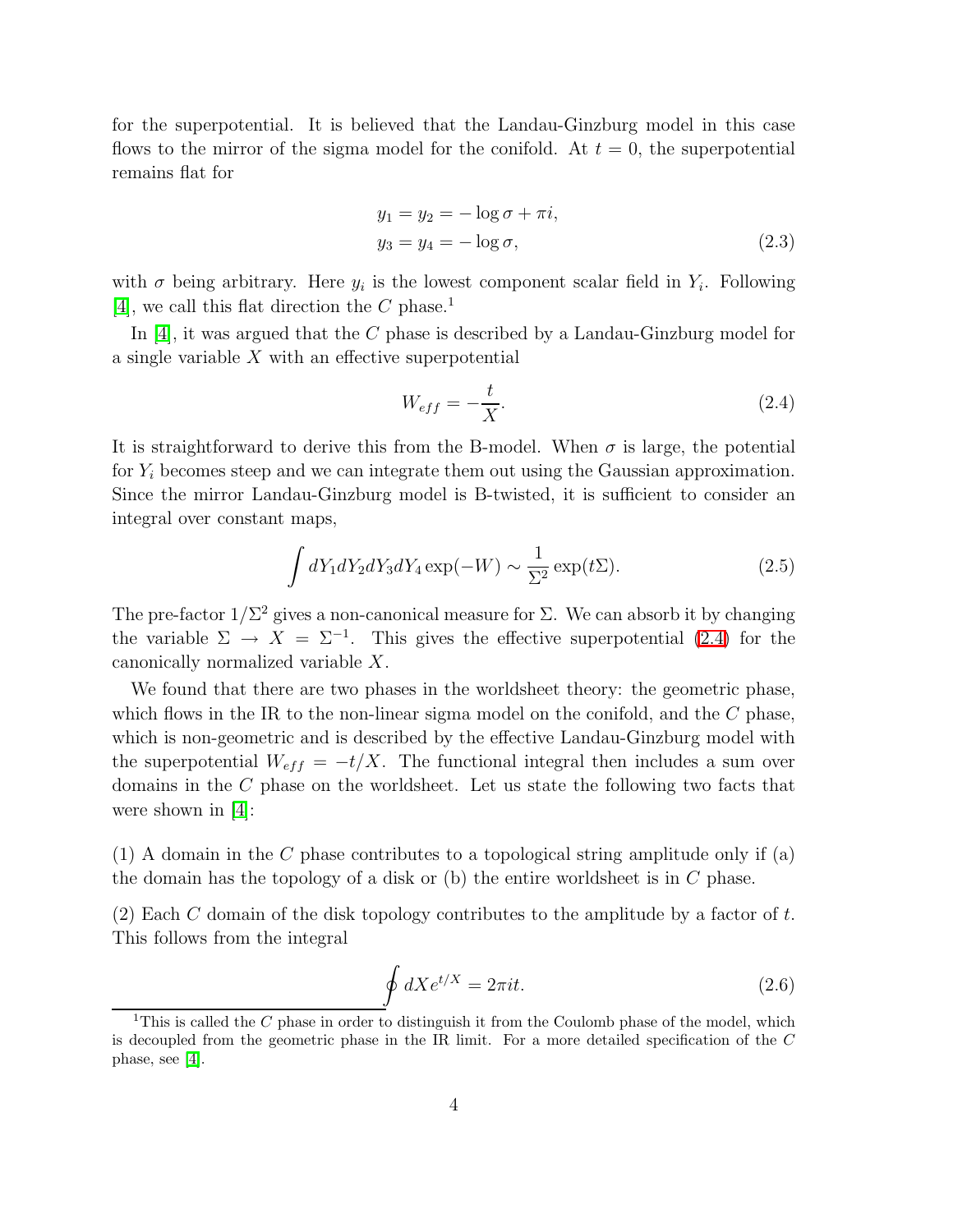Thus, if we regard each C domain of the disk topology as a hole on the worldsheet, the closed topological string amplitude is expressed as a sum of open topological amplitudes with a boundary of each hole being weighted with a factor of t.

When the entire worldsheet is in the  $C$  phase, the closed topological string amplitude at genus g is given by  $\chi(\mathcal{M}_g)/t^{2g-2}$ , where  $\chi(\mathcal{M}_g)$  is the Euler characteristic of the moduli space of genus g surfaces and is equal to  $B_{2g}/2g(2g-2)$ . The negative power in t (for  $g \ge 2$ ) reflects the singularity at  $t \to 0$ . Summing this up over all genera, one obtains [\[4\]](#page-17-3)

$$
\sum_{g} \chi(\mathcal{M}_g) \left(\frac{g_s}{t}\right)^{2g-2} = \sum_{g} \frac{B_{2g}}{2g(2g-2)N^{2g-2}} = \log \text{vol } U(N),\tag{2.7}
$$

where we used  $t = g_s N$ . Thus, the sum over the worldsheet in the pure C phase gives the gauge volume factor vol  $U(N)$  for the gauge theory.

This establishes that the closed topological string theory on the resolved conifold is equivalent to some open topological string theory, with gauge group  $U(N)$  and 't Hooft coupling t. We have not yet shown on which D branes open strings are ending. According to the conjecture [\[2\]](#page-17-1), the D branes should be wrapping the base  $S<sup>3</sup>$  of the deformed conifold. To see how the boundary condition emerges from the closed string dual, we first note that the transition from the resolved conifold to the deformed conifold is a local operation near the conifold singularity. Thus, away from the base  $S<sup>3</sup>$ , we can approximate the deformed conifold by the geometric phase (Higgs phase) of the linear sigma model for the resolved conifold. Since A-model amplitudes are independent of the complex structure, we can make the size of  $S<sup>3</sup>$  as small as we like, making the approximation increasingly accurate. In the C phase, all the  $\Phi^i$  fields in the sigma model become massive. Thus,  $\Phi^i \to 0$  as we approach the "hole" on the closed string worldsheet, and it is roughly where the base  $S<sup>3</sup>$  is located. Reproducing the precise boundary condition for D branes wrapping  $S^3$  – for example, deriving the Neumann boundary condition along  $S^3$  – is difficult in this approach since the linear sigma model does not describe the geometry of the deformed conifold with finite  $S^3$ .

Although reproducing a precise boundary condition for each D brane may be difficult, one may ask if we can distinguish different types of D branes in this approach. In the following subsections, we will demonstrate that it is possible.

# $\mathbf{2.2} \quad$  Gauge theory on  $S^3/\mathbf{Z}_2$

As the first example in which there are more than one types of D branes, we consider the Chern-Simons gauge theory on the lens space  $S^3/\mathbb{Z}_2$ . Classical solutions are flat connections, which are labeled by holonomy matrices for the homotopy generator of the space. Since the fundamental group is  $\mathbb{Z}_2$  in this case, the  $U(N)$  gauge theory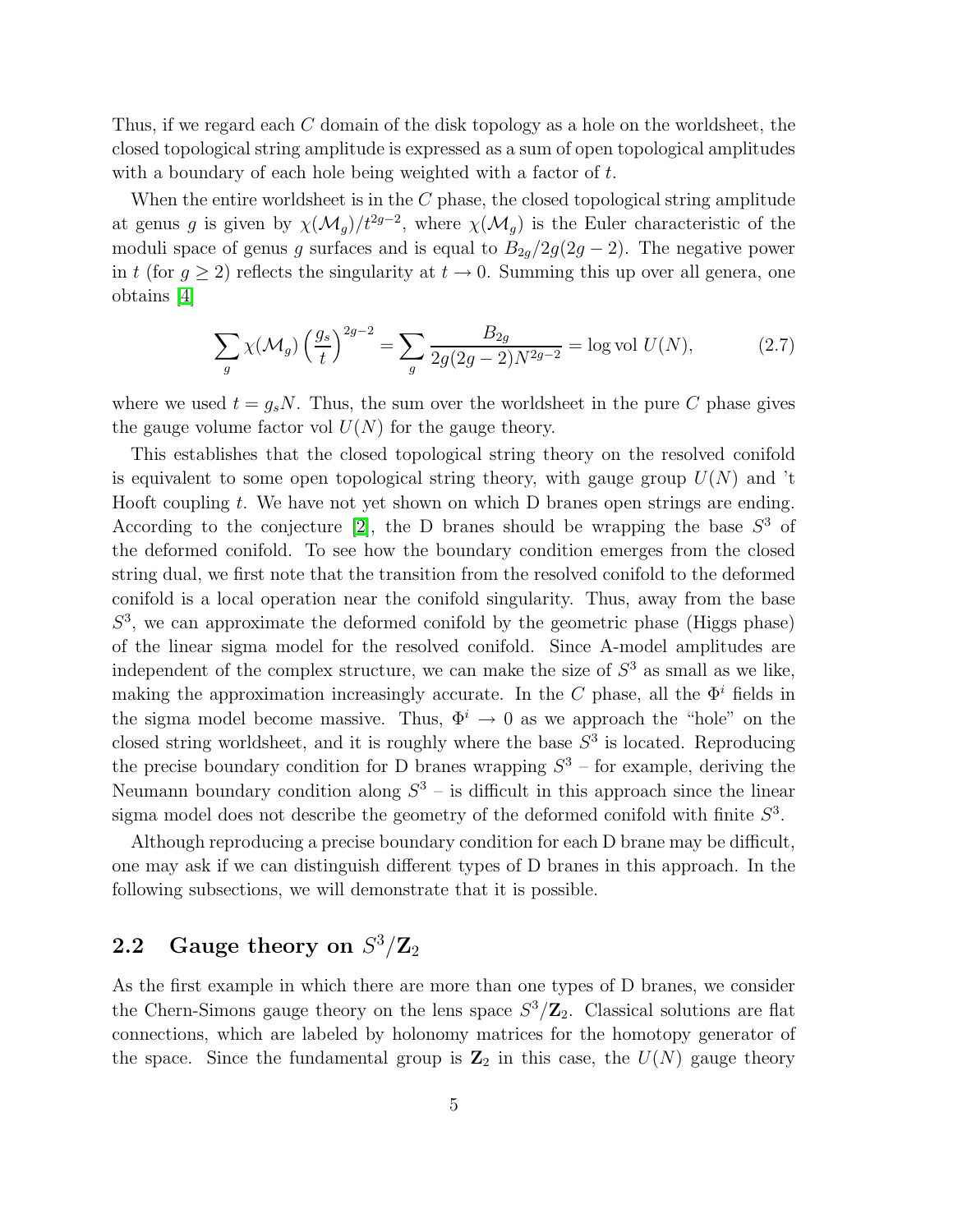can have a holonomy matrix with  $N_1$  eigenvalues being  $(+1)$  and  $N_2$  eigenvalues being  $(-1)$ , where  $N = N_1 + N_2$ . This breaks the gauge group to  $U(N_1) \times U(N_2)$ . This can be realized by considering the topological string theory on  $T^*S^3/\mathbb{Z}_2$ , with  $N_1$  D branes wrapping the lens space with the trivial bundle and  $N_2$  D branes wrapping the same space with the bundle twisted by  $(-1)$ .

According to the conjecture in [\[7\]](#page-17-6), the target space of the closed string dual is the  $\mathbb{Z}_2$  quotient of the resolved conifold. This space has two Kähler moduli, which are naturally identified with the two 't Hooft couplings  $g_sN_1$  and  $g_sN_2$  of the open string. This conjecture has also been tested in nontrivial ways [\[7,](#page-17-6) [14,](#page-18-3) [15\]](#page-18-4).

The closed string worldsheet is described by a linear sigma model with five chiral multiplets  $\Phi_i$ ,  $i = 0, ..., 4$  with two sets of charges

$$
Q_1 = (-2, 1, 1, 0, 0), Q_2 = (-2, 0, 0, 1, 1),
$$
 (2.8)

and two gauge multiplets coupled to these charges. Since  $Q_1 - Q_2 = (0, 1, 1, -1, -1)$ , solving the D term constraint and dividing by the  $U(1)$  gauge symmetry coupled to this combination of charges reduce  $\phi_1, ..., \phi_4$  to the resolved conifold. In the cone  $r_1 < 0, r_1 - r_2 < 0$ , since  $\phi_0 \neq 0$ , we can use the remaining  $Q_1$  gauge symmetry to fix the phase of  $\phi_0$ . This leaves out a residual  $\mathbb{Z}_2$  gauge symmetry acting as

$$
(\phi_0, \phi_1, \phi_2, \phi_3, \phi_4) \to (\phi_0, -\phi_1, -\phi_2, \phi_3, \phi_4). \tag{2.9}
$$

Thus we find the  $\mathbb{Z}_2$  quotient of the resolved conifold as the target space.

<span id="page-6-0"></span>As in the previous subsection, we rearrange the gauge multiplets into twisted chiral superfields,  $\Sigma_1$  and  $\Sigma_2$ , and perform the T-dual transformation along phase rotations of the five chiral superfields to arrive at the B-twisted Landau-Ginzburg model with the superpotential,

$$
W = \Sigma_1(-2Y_0 + Y_1 + Y_2 - t_1) + \Sigma_2(-2Y_0 + Y_3 + Y_4 - t_2) - \sum_{i=0}^{5} e^{-Y_i},
$$
 (2.10)

where the two Kähler moduli,  $t_1$  and  $t_2$ , are linearly coupled to the gauge multiplets.

Let us examine when this superpotential has flat directions. Solving  $\partial W/\partial y_i = 0$ , we find

$$
y_0 = -\log(2\sigma_1 + 2\sigma_2),
$$
  
\n
$$
y_1 = y_2 = -\log(-\sigma_1),
$$
  
\n
$$
y_3 = y_4 = -\log(-\sigma_2).
$$
\n(2.11)

By substituting this into the remaining equations,

<span id="page-6-1"></span>
$$
\frac{\partial W}{\partial \sigma_a} = -2y_0 + y_a + y_{a+1} - t_a = 0 \quad (a = 1, 2), \tag{2.12}
$$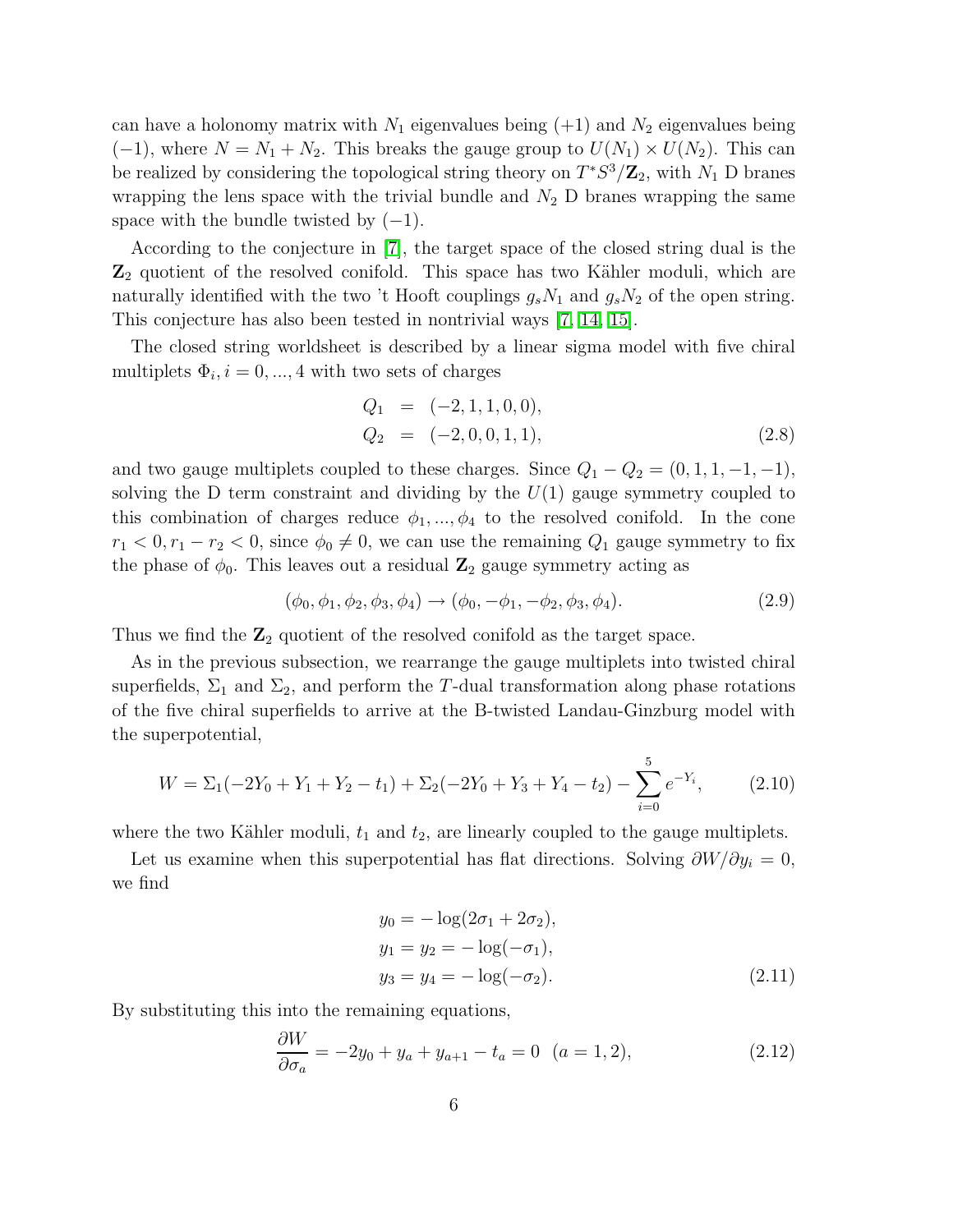we find

<span id="page-7-0"></span>
$$
e^{t_1} = 4\left(1 + \frac{\sigma_2}{\sigma_1}\right)^2
$$
  
\n
$$
e^{t_2} = 4\left(1 + \frac{\sigma_1}{\sigma_2}\right)^2.
$$
\n(2.13)

<span id="page-7-1"></span>Since both  $t_1$  and  $t_2$  depend only on the ratio  $\sigma_1/\sigma_2$ , this is possible only if they satisfy the relation

$$
\Delta = 16(e^{-t_1} - e^{-t_2})^2 - 8(e^{-t_1} + e^{-t_2}) + 1 = 0,
$$
\n(2.14)

which is obtained by eliminating  $\sigma_1/\sigma_2$  from the two equations in [\(2.13\)](#page-7-0). The subspace of the Kähler moduli space where  $\Delta = 0$  is known as the singular locus<sup>2</sup>. If the Kähler moduli satisfy  $\Delta = 0$ , the superpotential has a flat direction corresponding to the scaling of  $\sigma_1$  and  $\sigma_2$  while keeping their ratio fixed.

This model has two different C phases. For a generic point on the singular locus, only one of the two C phases emerges. But there is a particular point where both  $co-exist.$  Let us consider the limit<sup>3</sup>

<span id="page-7-3"></span><span id="page-7-2"></span>
$$
t_1, t_2 \to -\infty, \quad t_1 - t_2 \to 0. \tag{2.15}
$$

In this limit, the condition [\(2.14\)](#page-7-1) for the singular locus gives

$$
t_1 - t_2 = \pm e^{t_1/2} + O(e^{t_1}).\tag{2.16}
$$

For such  $t_1, t_2$ , we can solve  $(2.13)$  as

$$
\sigma_2 = -\sigma_1 \pm e^{t_1/2}\sigma_1 + O(e^{t_1}).\tag{2.17}
$$

<sup>&</sup>lt;sup>2</sup>The singular locus can also be derived from the linear sigma model point of view [\[16\]](#page-18-5). In this case, we have to take into account quantum corrections in the linear sigma model. This is in contrast to the mirror Landau-Ginzburg description, where the singular locus [\(2.14\)](#page-7-1) is derived from the classical analysis of the superpotential [\(2.10\)](#page-6-0).

<sup>&</sup>lt;sup>3</sup>This limit is motivated by the fact that the two C phases co-exist as we will show below. A geometric motivation for the limit will be made clear in section 3.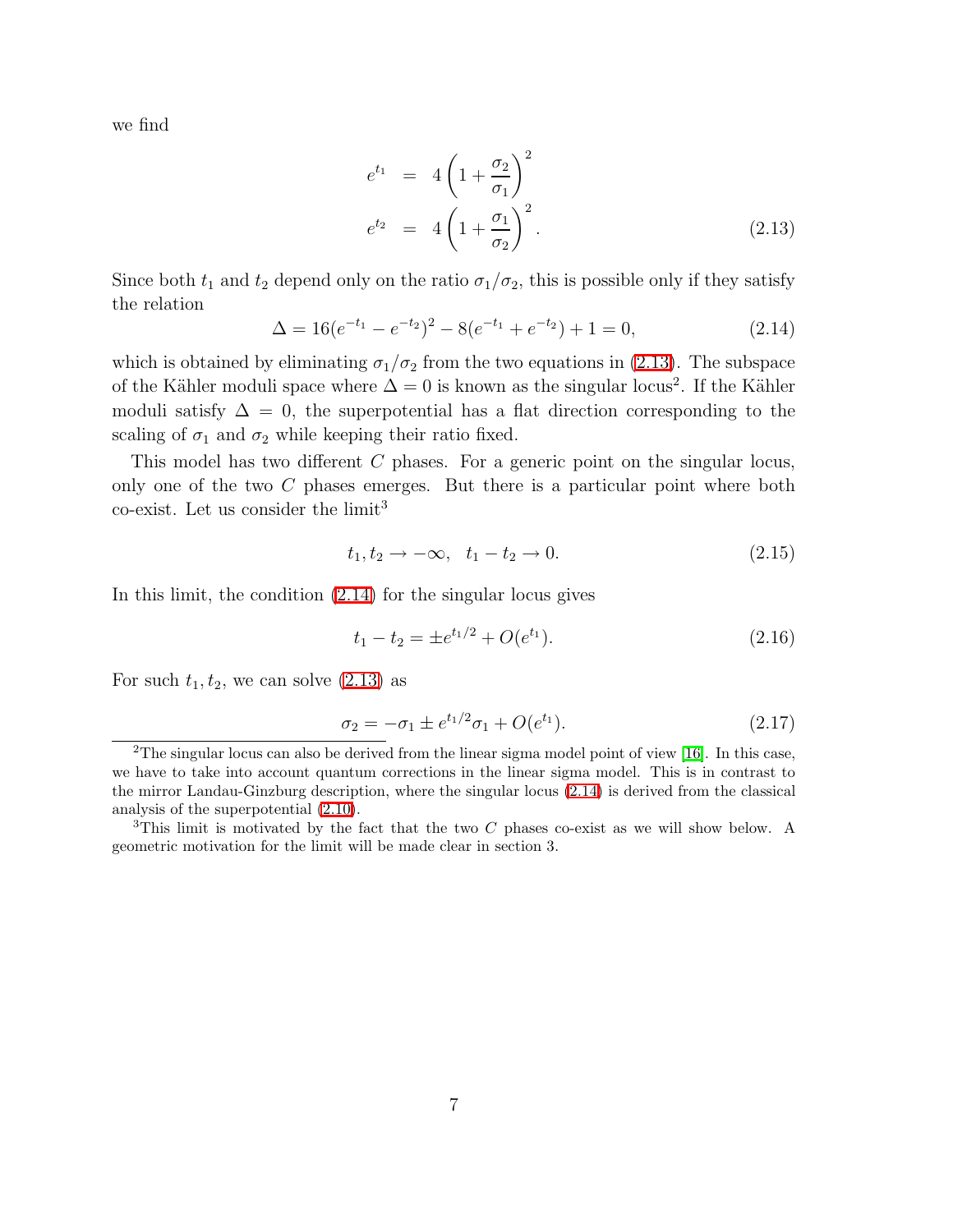<span id="page-8-0"></span>Substituting this into [\(2.11\)](#page-6-1), we find two flat directions

$$
C_{+} \text{ phase}: \quad \sigma_{1} = -\sigma_{2} = \sigma,
$$

$$
y_{0} = -\frac{t_{1}}{2} - \log \sigma,
$$

$$
y_{1} = y_{2} = -\log \sigma,
$$

$$
y_{3} = y_{4} = -\log \sigma + \pi i.
$$
(2.18)

$$
C_{-} \text{ phase}: \quad \sigma_{1} = -\sigma_{2} = \sigma,
$$
  
\n
$$
y_{0} = -\frac{t_{1}}{2} - \log \sigma + \pi i,
$$
  
\n
$$
y_{1} = y_{2} = -\log \sigma,
$$
  
\n
$$
y_{3} = y_{4} = -\log \sigma + \pi i.
$$
\n(2.19)

Both are complex one-dimensional in the seven-dimensional space of  $(\sigma, y)$  and are parametrized by  $\sigma$ . Note that the two phases are distinguished by the value of  $y_0$ . When  $e^{t_1}$  and  $e^{t_2}$  are small but finite, either  $C_+$  or  $C_-\$  solves  $dW = 0$  depending on the sign  $(\pm)$  on the right-hand side of [\(2.16\)](#page-7-2). In the limit [\(2.15\)](#page-7-3), both phases co-exist.

In this model, the flat coordinates  $t_{+}, t_{-}$  are non-linear functions of the parameters  $t_1, t_2$  in the superpotential [\(2.10\)](#page-6-0). They can be computed either by the integrals  $\int d\sigma dye^{-W}$  with different choice of contours or by going to the mirror of the  $\mathbb{Z}_2$  quotient of the resolved conifold and performing period integrals. From the latter point of view,  $\hat{t}_1$  and  $\hat{t}_2$  are periods of two 3-cycles in the mirror manifold. We will discuss the latter point of view in more detail in section 3. In terms of the flat coordinates, the condition  $\Delta = 0$  is equivalent to  $\hat{t}_+ = 0$  or  $\hat{t}_- = 0$ , where one of the two C phases emerges. The limit [\(2.15\)](#page-7-3) corresponds to  $\hat{t}_+ = 0$  and  $\hat{t}_- = 0$ , consistently with the fact that both C phases are realized in the limit.

Let us examine the limit more closely. The flat coordinates are expressed in the limit as

$$
\hat{t}_{+} = e^{t_1/2} + t_1 - t_2 + O(e^{t_1})
$$
\n
$$
\hat{t}_{-} = -e^{t_1/2} + t_1 - t_2 + O(e^{t_1}).
$$
\n(2.20)

Comparing this with [\(2.16\)](#page-7-2), we find that the  $C_{+}$  ( $C_{-}$ ) phase emerges at  $\hat{t}_{+} = 0$  (at  $t<sub>-</sub> = 0$ ). The two C phases co-exist when both flat coordinates vanish. The two flat coordinates are exchanged as  $(t_1, t_2) \rightarrow (t_1 + 2\pi i, t_2 + 2\pi i)$  and at the same time the two C phases are also exchanged.

Thus, at  $\hat{t}_+ = \hat{t}_- = 0$ , both C phases as well as the geometric phase co-exist on the worldsheet. We claim that the two  $C$  phases correspond to the two types of  $D$  branes with different holonomies around the homotopy generator  $\gamma$  of  $S^3/Z_2$ . This can be shown in the following three steps: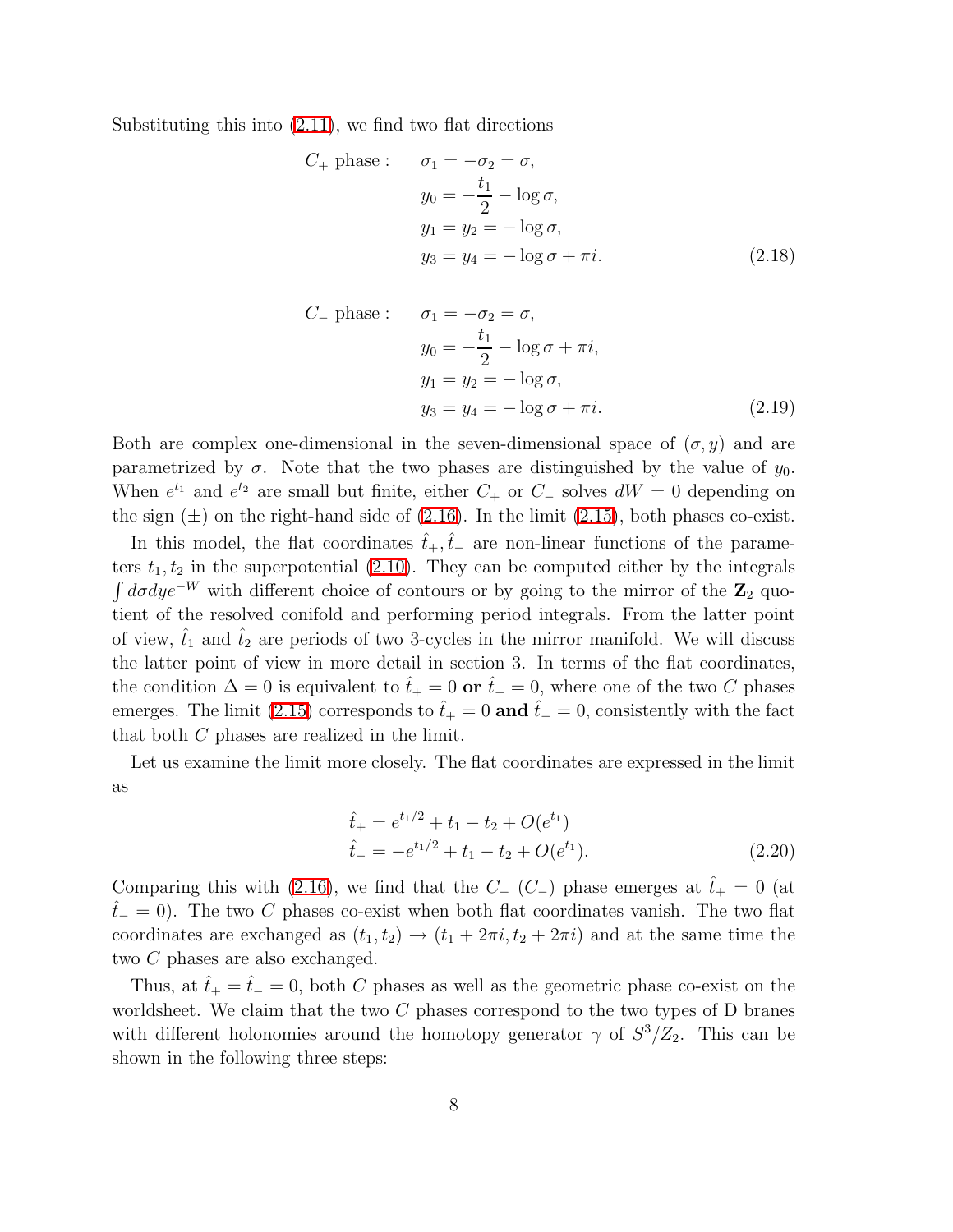(1) We first note that  $C_+$  and  $C_-$  are distinguished by the values of y as in [\(2.18\)](#page-8-0) and [\(2.19\)](#page-8-0), and that they are related to each other by a shift of  $y_0$  by  $\pi i$ , one half of the periodicity of  $y_0$ .

(2) Since a shift of  $y_i$  in the imaginary direction is T-dual to a phase rotation of  $\phi_i$ for each  $i = 0, ..., 5$ , the C branches represent D branes wrapping around the phase rotations of  $\phi$ 's. Since  $C_+$  and  $C_-$  differ by the shift of one half of the period of  $y_0$ , the corresponding two types of D branes in term of the dual  $\phi$  variables are related to each other by a multiplication of  $(-1)$  to the holonomy of the gauge field around a  $2\pi$ phase rotation of  $\phi_0$ .

(3) What remains is to identify this  $(-1)$  as the relative holonomy around the homotopy generator  $\gamma$  on the D brane worldvolume  $S^3/\mathbf{Z}_2$ . Since the fundamental groups of  $S^3/\mathbf{Z}_2$ and  $T^*S^3/\mathbb{Z}_2$  are isomorphic and since the conifold transition is a local operation near the singularity, we can lift  $\gamma$  from the base and describe it in the linear sigma model variables. To see that  $\gamma$  is homotopic to the  $2\pi$  phase rotation of  $\phi_0$ , we just have to note that the latter is gauge equivalent via the  $Q_1$  gauge transformation to the  $\pi$ rotation,

$$
(\phi_0, e^{i\theta}\phi_1, e^{i\theta}\phi_2, \phi_3, \phi_4), \quad 0 \le \theta \le \pi,
$$
\n(2.21)

and that this path is closed because of the  $\mathbb{Z}_2$  quotient described in the third paragraph of this subsection.

We have established that the two C phases emerge in the limit  $\hat{t}_+,\hat{t}_- \to 0$ . The boundary conditions at the interface of the C phases and the geometric phase are related to each other by the shift of  $\pi i$  of the value of  $y_0$ . Via the T-duality, they are mapped to boundary conditions on the linear sigma model variables related to each other by a multiplication of  $(-1)$  to the holonomies around the homotopy generator of  $S^3/\mathbf{Z}_p$ , *i.e.* the two types of D branes expected in the open string dual.<sup>4</sup>

For the same reason as in the case of the conifold discussed in [\[4\]](#page-17-3) and reviewed in the last subsection, C domains contribute to topological string amplitudes only if they are of the disk topology or if they cover the entire worldsheet.

The large N duality conjecture states that the 't Hooft couplings for the two types of D branes are given by the flat coordinate  $\hat{t}_+$  on the closed string side. This can be shown as follows. Each of the C branches is complex one-dimensional parametrized by  $\sigma$  in [\(2.18\)](#page-8-0) and [\(2.19\)](#page-8-0). An integral in the direction transverse to  $\sigma$  imposes one linear constraint on the five Y fields. For large value of  $\sigma$ , remaining four Y fields can be integrated out in the Gaussian approximation. As in the conifold case, this results in a

<sup>&</sup>lt;sup>4</sup>Since the open string is in the adjoint representation of the gauge group, only the relative holonomy of the two types of D branes has an invariant meaning. This is  $T$ -dual to the fact that only the relative value of  $y_0$  in the two C phases is relevant because of the translational invariance. In fact gauge theory amplitudes are invariant under exchange of  $N_1$  and  $N_2$ , the numbers of the two types of D branes [\[7\]](#page-17-6).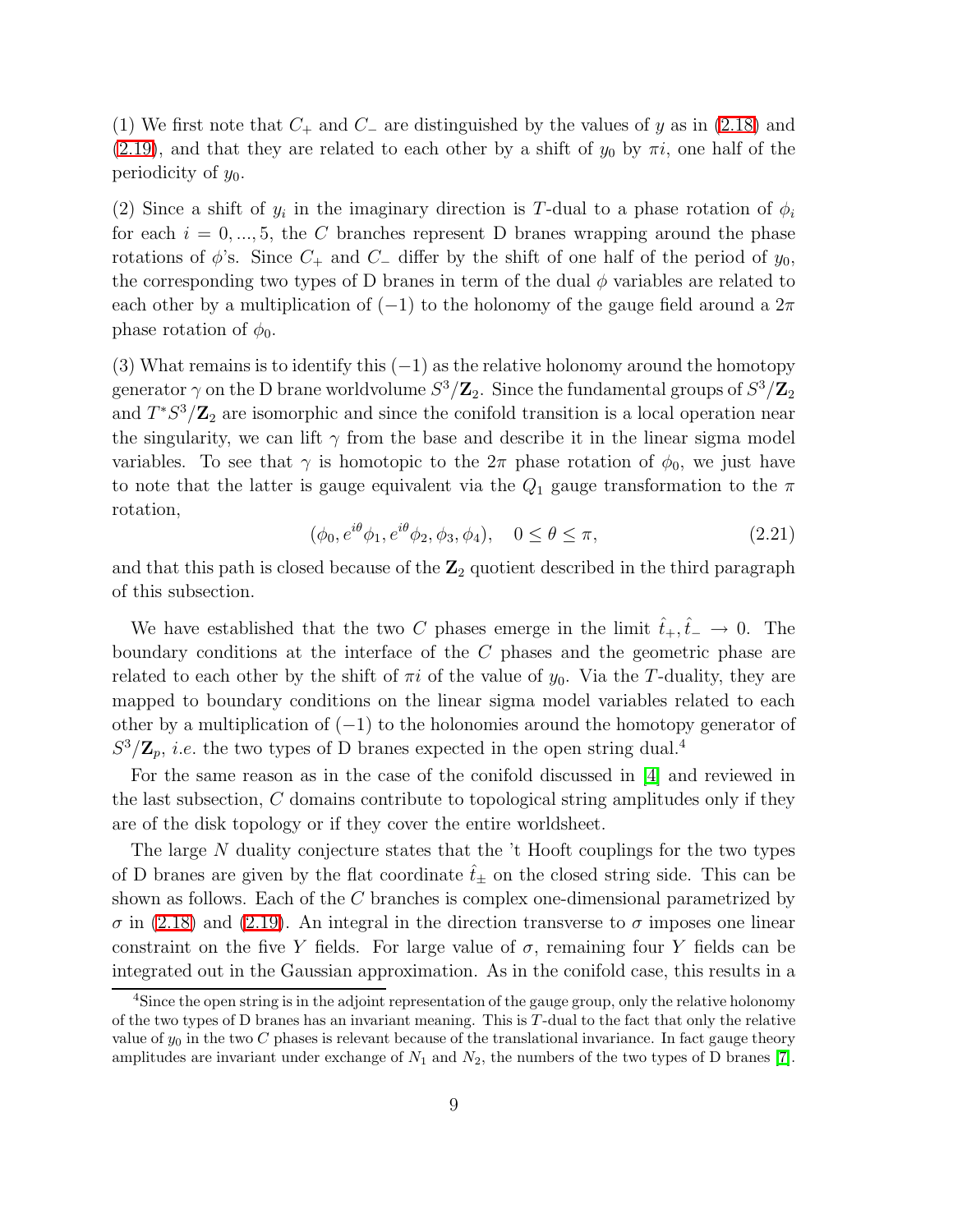superpotential linear in  $\Sigma$  with the non-canonical measure of  $1/\Sigma^2$ . Using the variable  $X = 1/\Sigma$ , one finds an effective superpotential  $\sim 1/X$  with the canonical measure. To find the coefficient of the  $1/X$  potential, we note the following two well-known facts.

(1) The genus-g closed string amplitude for the Landau-Ginzburg model with the superpotential  $W = t/X$  is proportional to  $t^{2-2g}$  [\[17\]](#page-18-6).

(2) The singular part of the genus-g closed string amplitude for small  $\hat{t}_{\pm}$  is proportional to  $\hat{t}_{\pm}^{2-2g}$  [\[18\]](#page-18-7).

Note that both statements follow from studies on the closed string side and do not assume the open/closed string duality. Comparing them, we find that the effective superpotential in the  $C_{\pm}$  phase is given by  $\hat{t}_{\pm}/X$  respectively. The disk amplitude is then computed exactly as in the conifold case, giving rise to the factor  $\hat{t}_{\pm}$  for the  $C_{\pm}$ phase. This is what we wanted to show.

# <span id="page-10-1"></span> ${\bf 2.3} \quad$  Gauge theory on  $S^3/{\bf Z}_p$

It is straightforward to generalize the result in the previous subsection to the case of the  $\mathbb{Z}_p$  quotient of the conifold for  $p \geq 2$ . In this case, the conjectured gauge theory dual is on the lens space  $S^3/\mathbb{Z}_p$  [\[7\]](#page-17-6). Since the fundamental group of the space is  $\mathbb{Z}_p$ , there are p different types of D branes whose holonomies around the homotopy generator are given by  $e^{2\pi i a/p}$   $(a = 0, 1, ..., p - 1)$ . We would like to see how they are identified with p different C phases in the closed string dual.

The worldsheet of the closed string on the  $\mathbb{Z}_p$  quotient of the resolved conifold can be described by the linear sigma model with  $(p+3)$  chiral fields  $\Phi_0, \Phi_1, ..., \Phi_{p+2}$  coupled to  $p$  gauge fields with the following charge vectors [\[15\]](#page-18-4),

<span id="page-10-0"></span>
$$
\Phi_0, \quad \Phi_1, \quad \Phi_2, \quad \Phi_3, \quad \Phi_4, \quad \Phi_5, \quad \dots, \quad \Phi_{4+j}, \quad \dots, \quad \Phi_{p+2}
$$
\n
$$
Q_0 = \begin{pmatrix} 0, & 1, 1, -1, -1, 0, & \dots, 0, & \dots, 0, \\ 0, & =(-j+1), & j, 0, 0, 0, 0, & \dots, 1, & \dots, 0, \\ Q_{p-1} = \begin{pmatrix} -p, & p-1, 1, 0, 0, 0, & \dots, 0, & \dots, 0, & \dots, 0 \end{pmatrix}, \quad (2.22)
$$

where  $j = 1, \dots, p-2$ . Let us show that that this indeed describes the  $\mathbb{Z}_p$  quotient of the resolved conifold in the cone,

$$
r_0 < 0,
$$
\n
$$
r_{p-1} < 0,
$$
\n
$$
-r_j + \frac{j+1}{p}r_{p-1} < 0 \quad (1 \le j \le p-2).
$$
\n
$$
(2.23)
$$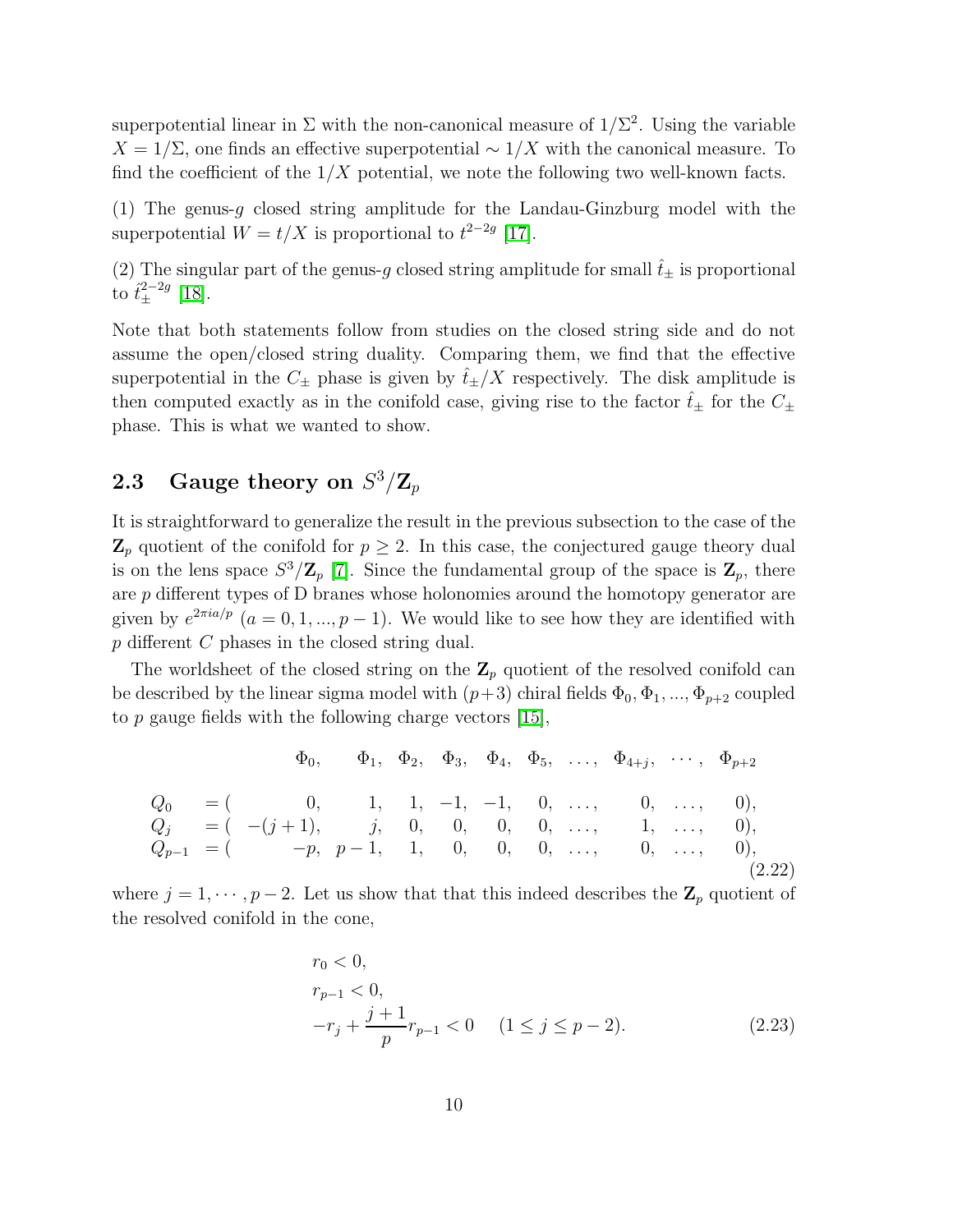We write  $U(1)<sub>a</sub>$  for the  $U(1)$  generated by  $Q<sub>a</sub>$ , and the corresponding D term is  $D<sub>a</sub> :=$  $\sum_i Q_{ai} |\phi_i|^2 - r_a$   $(a = 1, ..., p - 1)$ . If  $r_0 < 0$ ,  $\{D_0 = 0\}/U(1)_0$  describes the resolved conifold. If  $r_{p-1} < 0$ ,  $D_{p-1} = 0$  does not allow  $\phi_0$  to vanish. Thus, we can use the  $U(1)_{p-1}$  gauge symmetry to fix the phase of  $\phi_0$ . Since  $\phi_0$  carries  $(-p)$  units of  $Q_{p-1}$ , there is a  $\mathbf{Z}_p$  residual gauge symmetry of  $U(1)_{p-1}$  given by

$$
(\phi_0, \phi_1, \phi_2, \phi_{3 \le i \le p-1}) \to (\phi_0, e^{-\frac{2\pi i}{p}} \phi_1, e^{\frac{2\pi i}{p}} \phi_2, \phi_{3 \le i \le p-1}).
$$
\n(2.24)

Other gauge groups  $U(1)_{1 \leq j \leq p-2}$  are completely fixed if  $-r_j + \frac{j+1}{p}$  $\frac{+1}{p}r_{p-1} < 0$  since 0 =  $D_j - \frac{j+1}{p}$  $\frac{+1}{p}D_{p-1}=\left(\frac{j-p+1}{p}\right)$  $\frac{p+1}{p}\bigg) |\phi_1|^2 - \frac{j+1}{p}$  $\frac{+1}{p}|\phi_2|^2 + |\phi_{4+j}|^2 - r_j + \frac{j+1}{p}$  $\frac{+1}{p}r_{p-1}$  requires  $\phi_{4+j}$  to be nonzero. Thus, we obtain the  $\mathbf{Z}_p$  quotient of the resolved conifold as a space of solutions to the D term constraints up to gauge transformations.

The mirror Landau-Ginzburg model has the superpotential

$$
W = \Sigma_0 (Y_1 + Y_2 - Y_3 - Y_4 - t_0) + \sum_{j=1}^{p-2} \Sigma_j \left( -(j+1)Y_0 + jY_1 + Y_{4+j} - t_j \right)
$$
  
+ 
$$
\Sigma_{p-1} \left( -pY_0 + (p-1)Y_1 + Y_2 - t_{p-1} \right) - \sum_{j=0}^{p-1} e^{-Y_j}.
$$
 (2.25)

As in the previous subsection, we look for flat directions of the potential. Solving  $\partial W/\partial y_i = 0$   $(i = 0, \ldots, p+2)$  gives

$$
y_0 = -\log\left(\sum_{j=1}^{p-1} (j+1)\sigma_j\right)
$$
  
\n
$$
y_1 = -\log\left(-\sigma_0 - \sum_{j=1}^{p-1} j\sigma_j\right)
$$
  
\n
$$
y_2 = -\log(-\sigma_0 - \sigma_{p-1})
$$
  
\n
$$
y_3 = -\log \sigma_0
$$
  
\n
$$
y_4 = -\log \sigma_0
$$
  
\n
$$
y_{4+i} = -\log(-\sigma_i), \quad (i = 1, ..., p-2).
$$
\n(2.26)

Substituting them into  $\partial W/\partial \sigma_a = 0$   $(a = 0, \ldots, p-1)$  gives p relations of the form,

$$
e^{t_0} = \frac{\sigma_0^2}{(\sigma_0 + \sigma_{p-1})(\sigma_0 + \sum_j j\sigma_j)}
$$
  
\n
$$
e^{t_k} = \frac{(-\sum_j (j+1)\sigma_j)^{k+1}}{\sigma_k (\sigma_0 + \sum_j j\sigma_j)^k}
$$
  
\n
$$
e^{t_{p-1}} = \frac{(-\sum_j (j+1)\sigma_i)^p}{(\sigma_0 + \sigma_{p-1})(\sigma_0 + \sum_j j\sigma_j)^{p-1}},
$$
\n(2.27)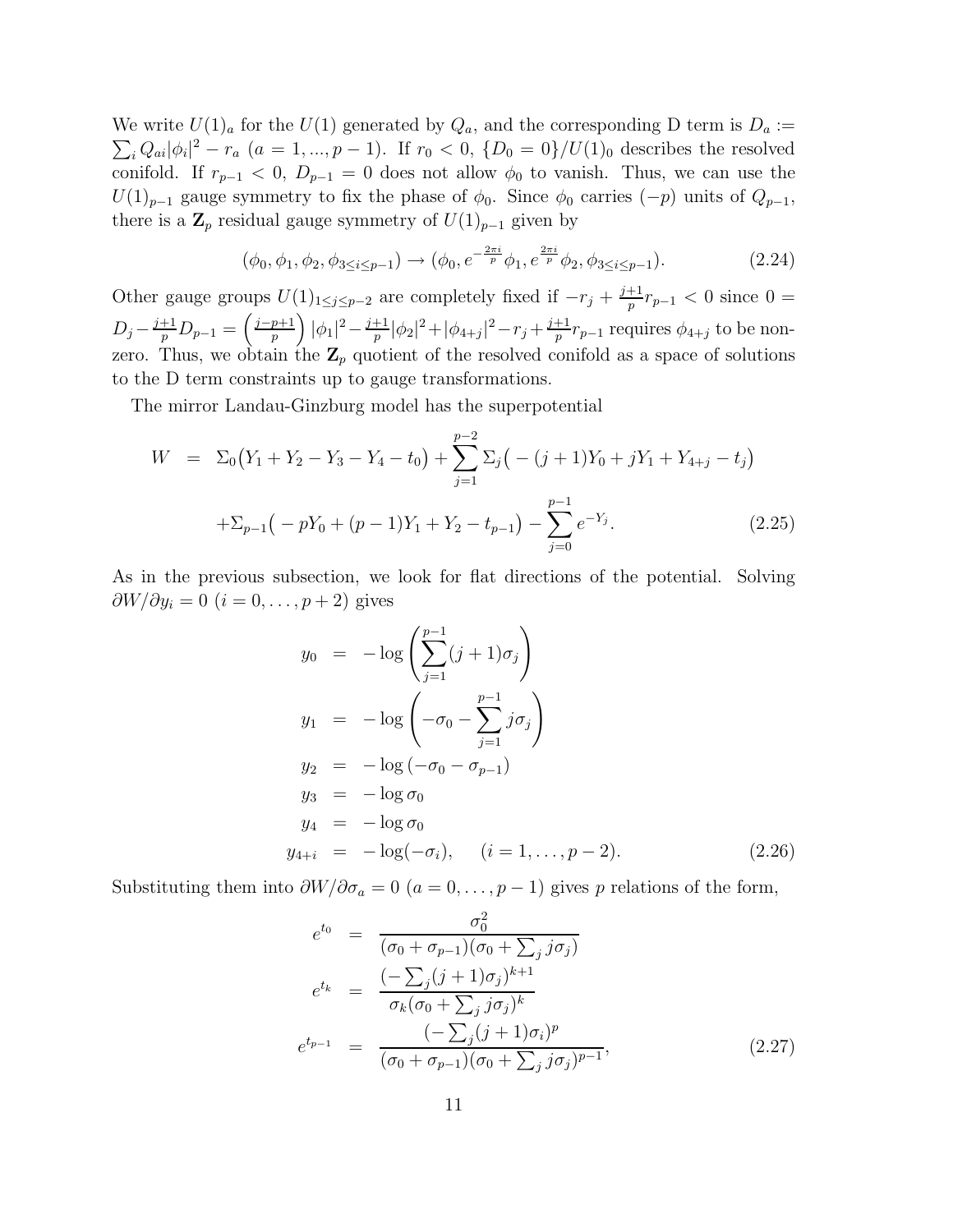where  $k = 1, \ldots, p-2$ . Note that the right-hand sides are functions of the ratios of  $\sigma$ 's. Since there are p relations for  $(p-1)$  variables, there is no solution for generic values of  $t$  and thus no flat direction for  $W$ . The singular locus, where a flat direction emerges, is determined by eliminating  $\sigma_1/\sigma_0, \ldots, \sigma_{p-1}/\sigma_0$  from these p equations. The analysis of each of C phase can be done as in the  $\mathbb{Z}_2$  case. For example, since each C phase is complex one-dimensional parametrized by the scaling of  $\sigma$ 's, the functional integral over  $\sigma$  in the transverse direction imposes  $(p-1)$  linear constraints on  $(p+3)$  Y variables, leaving 4 linear combinations of Y free. The functional integrals of these 4 fields can be done in the Gaussian approximation, giving rise to the effective Landau-Ginzburg model with the  $1/X$  superpotential.

To understand how  $p$  different  $C$  phases emerge, it is useful to make the following change of variables,

$$
Y'_0 := Y_0 + \frac{t_{p-1}}{p},
$$
  
\n
$$
Y'_2 := -pY_0 + (p-1)Y_1 + Y_2 - t_{p-1},
$$
  
\n
$$
Y'_4 := -Y_1 - Y_2 + Y_3 + Y_4 + t_0,
$$
  
\n
$$
Y'_{4+j} := -(j+1)Y_0 + jY_1 + Y_{4+j} - t_j,
$$
\n(2.28)

so that the superpotential takes the form,

$$
W = -\Sigma_0 Y_4' + \sum_{j=1}^{p-2} \Sigma_j Y_{4+j}' + \Sigma_{p-1} Y_2' - \left( e^{\frac{t_{p-1}}{p}} e^{-Y_0'} + e^{-Y_1} + e^{-Y_2' - pY_0' + (p-1)Y_1} \right. \\
\left. + e^{-Y_3} + e^{-Y_4' - 2Y_2' - pY_0 + (p-2)Y_1 + Y_3 + t_0} + \sum_{j=1}^{p-2} e^{-Y_{4+j}' + \frac{j+1}{p}t_{p-1} - (j+1)Y_0' + jY_1 - t_j} \right).
$$
\n(2.29)

<span id="page-12-0"></span>In the limit

$$
t_0 \to 0,
$$
  
\n
$$
t_{p-1} \to -\infty,
$$
  
\n
$$
\frac{j+1}{p}t_{p-1} - t_j \to -\infty,
$$
\n(2.30)

the superpotential becomes

$$
W = -\Sigma_0 Y_4' + \sum_{j=1}^{p-2} \Sigma_j Y_{4+j}' + \Sigma_{p-1} Y_2' - \left( e^{-Y_1} + e^{-Y_2' - pY_0' + (p-1)Y_1} \right. + e^{-Y_3} + e^{-Y_4' - 2Y_2' - pY_0' + (p-2)Y_1 + Y_3} \Big).
$$
\n(2.31)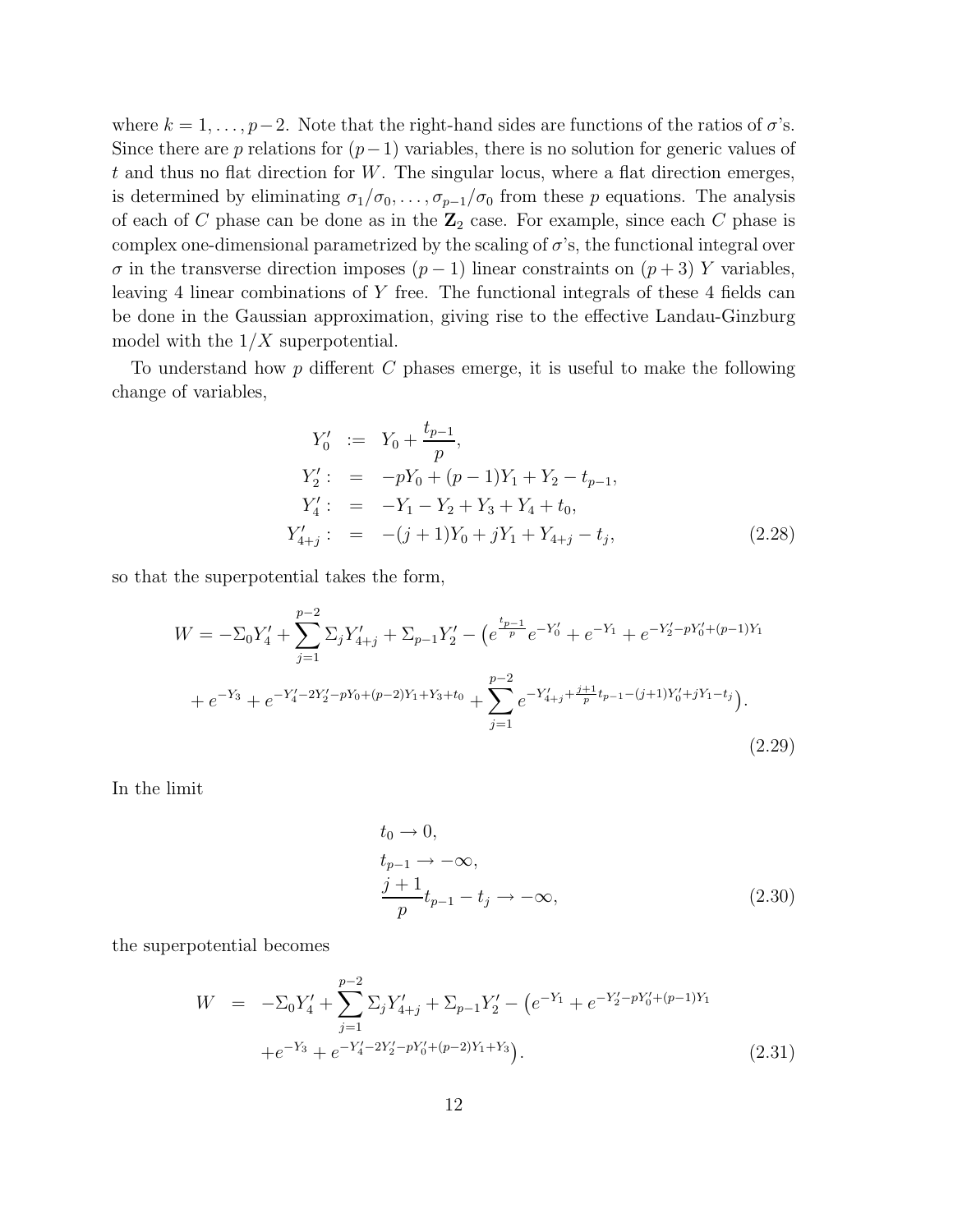Extremizing  $W$  leads to  $p$  different families of solutions

$$
C_k \text{ phase}: \t y'_0 = -\log(-\sigma_0) + \frac{2\pi i}{p}k,
$$
  
\n
$$
y_1 = -\log(-\sigma_0), \quad y'_2 = 0
$$
  
\n
$$
y_3 = -\log(\sigma_0), \quad y'_4 = 0
$$
  
\n
$$
y'_{4+j} = 0, \quad \sigma_j = 0 \quad (1 \le j \le p-2),
$$
  
\n(2.32)

where  $k = 0, 1, ..., p-2$ . We found that p different C phases co-exist in the limit [\(2.30\)](#page-12-0).

The p different C phases are related to each other as  $C_k \to C_{k+1}$  under the shift  $y'_0 \rightarrow y'_0 + 2\pi i/p$ . In terms of the original y variables, the shift is expressed as

$$
(y_0, y_1, y_2, y_3, y_4, y_{4+j})
$$
  
\n
$$
\rightarrow \left(y_0 + \frac{2\pi i}{p}, y_1, y_2, y_3, y_4, y_{4+j} + \frac{2\pi i}{p}(j+1)\right).
$$
 (2.33)

As explained in the second paragraph of this subsection, the homotopy generator of  $S^3/\mathbf{Z}_p$  is the path

$$
(\phi_0, e^{-i\theta}\phi_1, e^{i\theta}\phi_2, \phi_3, \ldots), \quad 0 \le \theta \le \frac{2\pi}{p}.
$$
 (2.34)

Note that a  $2\pi$  rotation of  $\phi_1$ , keeping other variables fixed, is contractible even if one is away from the apex of the conifold since  $\phi_1$  can vanish while maintaining the D term constraints . Thus, the  $(-2\pi/p)$  rotation of  $\phi_1$  in the above can be replaced by the  $2\pi(p-1)/p$  rotation. Under the  $U(1)_{p-1}$  gauge transformation with respect to the charge vector  $Q_{p-1}$  in [\(2.22\)](#page-10-0), this is gauge equivalent to a  $2\pi$  phase rotation of  $\phi_0$ . Since the map from  $C_k$  to  $C_{k+1}$   $(k = 0, ..., p-1)$  involves the  $2\pi i/p$  shift of  $y_0$ , their holonomies under the  $2\pi$  phase rotation of  $\phi_0$  differ by  $e^{2\pi i/p}$ . Namely, the relative holonomy of  $C_k$  and  $C_{k+1}$  around the homotopy generator of  $S^3/\mathbf{Z}_p$  is equal to  $e^{2\pi i/p}$ , precisely reproducing the large N duality stated in the first paragraph of this subsection.

In principle, we can carry out the analysis further in this approach and find the flat coordinates explicitly in the Landau-Ginzburg description. However, it is more convenient and geometrically more intuitive to use the mirror manifold, which can be obtained by partially performing the functional integral of the Landau-Ginzburg model and making some change of variables [\[8\]](#page-17-7). We are going to discuss it in the next section.

## 3 B-model large N dualities

The large N duality from the point of view of the B-model has lead to the discovery of the relation between spectral density of matrix models and Calabi-Yau geometry. In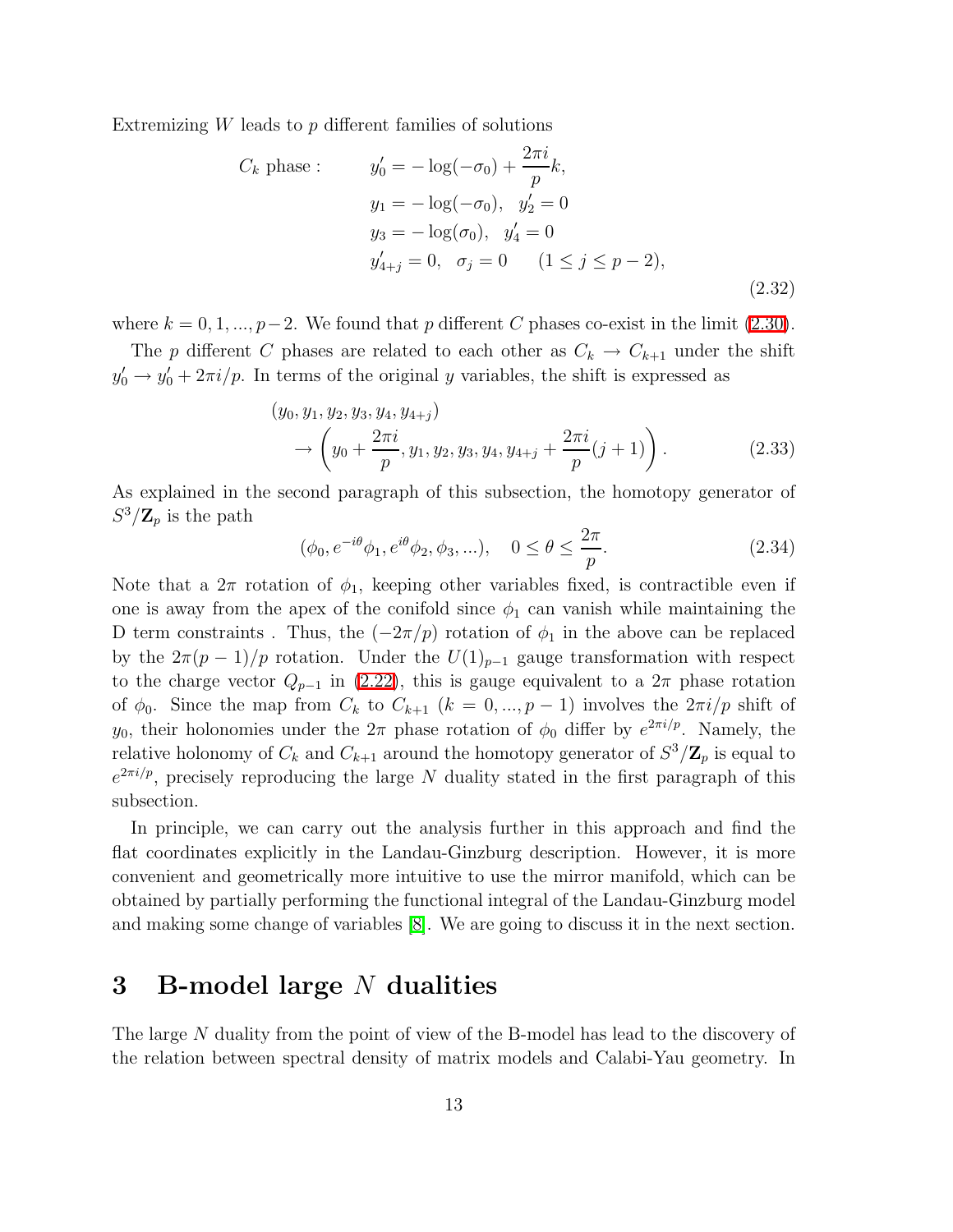this section, we will give a worldsheet derivation of this and related dualities.

### 3.1 Mirror of the  $\mathbb{Z}_p$  quotient of the resolved conifold

In the last section, we considered the  $\mathbb{Z}_p$  quotient of the resolved conifold. Here we will study the same problem but from the point of view of its mirror manifold. The mirror Calabi-Yau manifold is given by the equation [\[15\]](#page-18-4),

$$
0 = G(x_1, x_2, u, v)
$$
  
\n
$$
\equiv x_1^2 + x_2^2 + (e^v - 1)(e^{pu+v} - 1) + e^{t_0} - 1 - e^{t_{p-1}/p + u + v} - \sum_{j=1}^{p-2} e^{\frac{j+1}{p}t_{p-1} - t_j + (j+1)u + v}.
$$
\n
$$
(3.35)
$$

The non-linear sigma model on the above non-compact Calabi-Yau can be realized as the IR limit of the Landau-Ginzburg model with chiral superfields  $\Lambda$ ,  $X_1$ ,  $X_2$ ,  $U$ ,  $V$  and the superpotential

$$
W = \Lambda G(X_1, X_2, U, V), \tag{3.36}
$$

where the scalar components of U and V are defined modulo  $2\pi i$ . Indeed, as long as the geometry is smooth so that there is no solution to  $G = dG = 0$ , the only solutions to  $dW = 0$  are  $\Lambda = G = 0$ . Excitations transverse to  $\Lambda = G = 0$  are massive. Hence in the low-energy the theory flows to the non-linear sigma model on the geometry  $G = 0$ . Such a Landau-Ginzburg model was considered in [\[6\]](#page-17-5) in the case of deformed conifold. This Landau-Ginzburg model is related to the model used in subsection [2.3](#page-10-1) by partially carrying out the functional integral and by making change of variables [\[8\]](#page-17-7). We will show that the worldsheet phase structure found in subsection [2.3](#page-10-1) can also be obtained from this Landau-Ginzburg model.

<span id="page-14-0"></span>In the limit

$$
t_0 \to 0,
$$
  
\n
$$
t_{p-1} \to -\infty,
$$
  
\n
$$
\frac{j+1}{p}t_{p-1} - t_j \to -\infty,
$$
\n(3.37)

we have

$$
G \sim x_1^2 + x_2^2 + (e^{pu+v} - 1)(e^v - 1)
$$
\n(3.38)

and the geometry  $G = 0$  develops p conifold singularities at

$$
(x_1, x_2, u, v) = (0, 0, \frac{2\pi i}{p}a, 0),
$$
  

$$
a = 0, 1, ..., p - 1.
$$
 (3.39)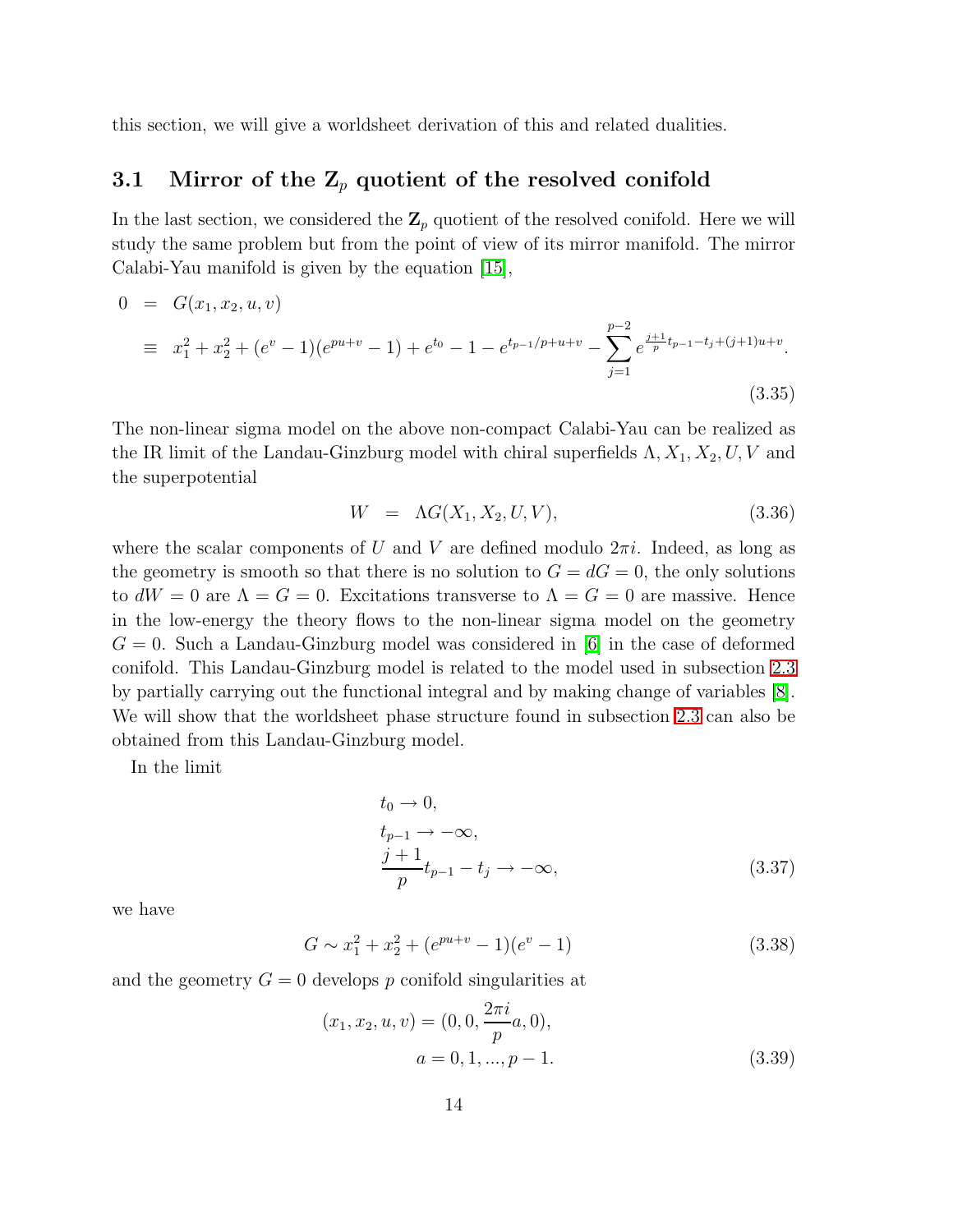The singularities of the geometry are reflected in the worldsheet theory as the appearance of new non-compact directions in the space of zero-energy configurations. Namely, the worldsheet theory develops p new flat directions where  $\lambda$ , the lowest component of  $\Lambda$ , is large while  $(x_1, x_2, u, v)$  are fixed to the locations of conifold singularities.

We see that  $\Lambda$  plays the same role as the  $\Sigma$  field and C phases can be defined as flat directions where  $\lambda$  becomes large. Different C phases are distinguished by the values of u. In each C domain, since  $\lambda$  is large, we can integrate out  $x_1, x_2, u$  and v by Gaussian approximation which produces the measure  $d\lambda/\lambda^2$ . Thus, the effective Landau-Ginzburg model of each of the  $C$  phases is again with the  $1/X$  superpotential. The coefficient of the superpotential is given by the flat coordinate  $\tilde{t}_a$   $(a = 0, \ldots, p-1)$ since each  $C$  phase is associated with shrinking of one of  $p$  3-cycles.

In the language of the present subsection it is easy to generalize the analysis of the singular locus and the periods. Let us introduce new parameters  $d_0, d_1, ..., d_{p-1}$  as functions of  $t_0, ..., t_{p-1}$  so that G is expressed as

$$
G = x_1^2 + x_2^2 + (e^{pu+v} - 1)(e^v - 1) + d_0 + \sum_{j=1}^{p-1} d_j e^{ju+v}.
$$
 (3.40)

The limit [\(3.37\)](#page-14-0) is equivalent to  $d_j \to 0$  for  $j = 0, 1, ..., p - 1$ . Let us evaluate  $\Delta$  and the periods  $t_a$  in this limit. Suppose  $(u, v)$  are near  $(2\pi i a/p, 0)$  and write  $(u, v)$  =  $(2\pi i a/p + \delta u, \delta v)$ . Assuming that  $\delta u$  and  $\delta v$  are of the order  $\mathcal{O}(d)$ , we can expand G to the quadratic order in the variation and find

$$
G \sim x_1^2 + x_2^2 + (p\delta u + \delta v)\delta v + d_0 + \sum_{j=1}^{p-1} d_j (e^{\frac{2\pi i}{p}a})^j (1 + j\delta u + \delta v).
$$
 (3.41)

Completing the squares and evaluating the constant piece in the leading order puts  $G = 0$  in the form

$$
x_1^2 + x_2^2 + x_3^2 + x_4^2 - \mu = 0,\t\t(3.42)
$$

with  $\mu = \sum_{j=0}^{p-1} d_j e^{\frac{2\pi i}{p} a_j}$ . Thus, we can choose the flat coordinate  $\hat{t}_a$  as

$$
\hat{t}_a \sim \sum_{j=0}^{p-1} d_j e^{\frac{2\pi i}{p}aj}.
$$
\n(3.43)

Repeating this for all  $a = 0, 1, ..., p-1$ , we find that the discriminant  $\Delta$  to the leading order in d is given by

$$
\Delta \sim \hat{t}_0 \hat{t}_1 \cdots \hat{t}_{p-1} \sim \prod_{a=0}^{p-1} \sum_{j=0}^{p-1} d_j e^{\frac{2\pi i}{p} a j} = \det_{i,j} (d_{i-j \mod p}). \tag{3.44}
$$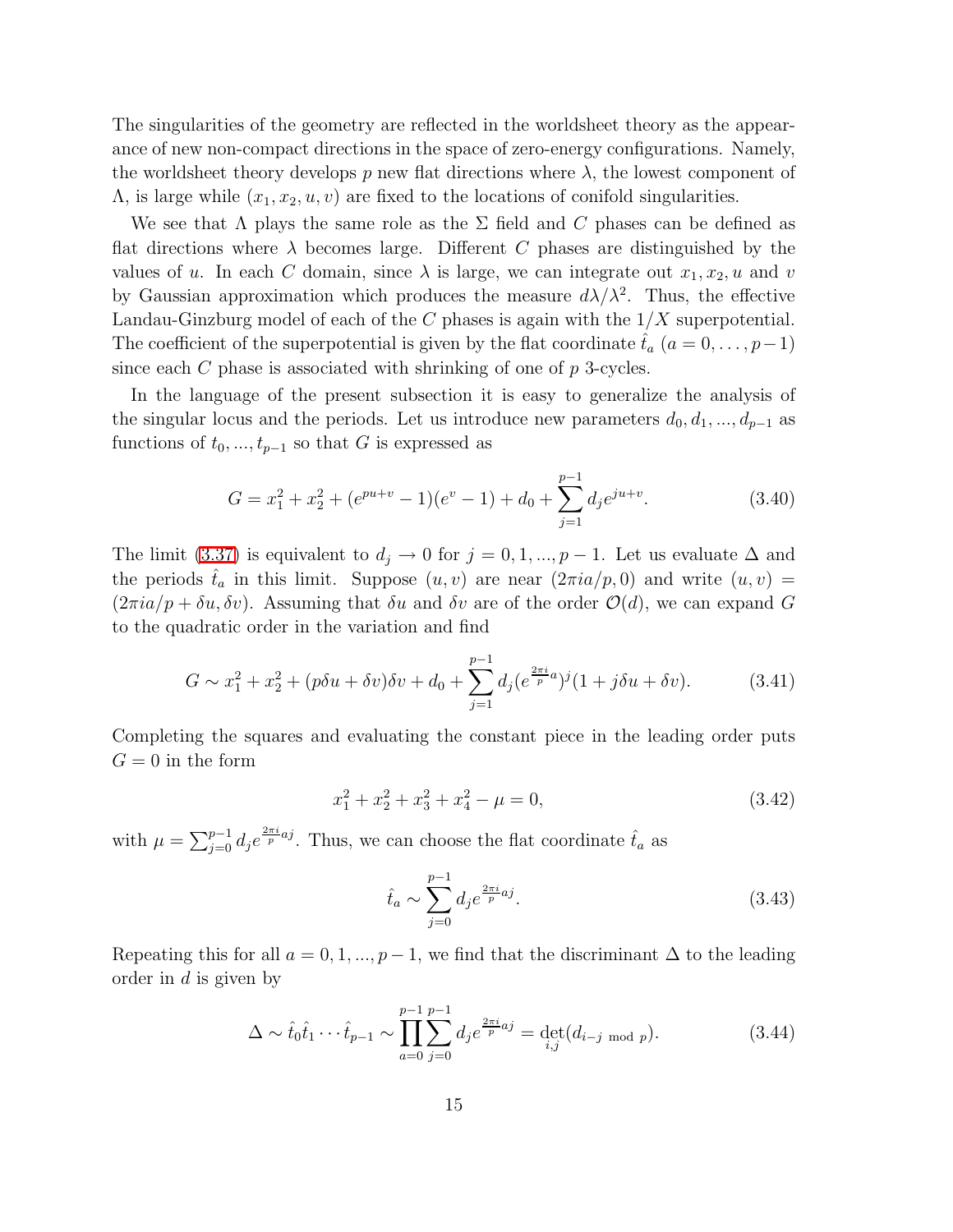#### $3.2$  $x_1^2 + x_2^2 + x_3^2 + w'(x_4)^2 + f(x_4) = 0$

Essentially the same analysis applies to the geometry

$$
x_1^2 + x_2^2 + x_3^2 + w'(x_4)^2 + f(x_4) = 0,
$$
\n(3.45)

which has been extensively studied in the context related to gauge theory/matrix model correspondence [\[19\]](#page-18-8). Here  $w(x) = \frac{1}{n+1}x^{n+1} + ...$  and f are polynomials of degrees  $n+1$ and  $n-1$ , respectively. This means that  $w'(x)^2 + f_{n-1}(x) = x^{2n} + ...$  is an arbitrary polynomial of degree  $2n$  with unit coefficient of  $x^{2n}$ . The non-linear sigma model on the geometry can be realized as the IR limit of the Landau-Ginzburg model with superpotential

$$
W = \Lambda(X_1^2 + X_2^2 + X_3^2 + w'(X_4)^2 + f(X_4)).
$$
\n(3.46)

When all the coefficients in f become small, n conifold singularities appear and  $n$ new branches develop. The *i*-th one is characterized by large values of  $\lambda$  and  $x_1 = x_2$  $x_3 = 0, x_4 = a_i$  where  $w'(x) = \prod_{a=1}^n (x - a_i)$ . We define the *i*-th Coulomb domain to be the place where the scalar field  $\lambda$  in the lowest component of  $\Lambda$  becomes large, and  $x_4$  is frozen to  $a_i$ . In this case, the *i*-th Coulomb domain is described by the Landau-Ginzburg model with  $W = s_i/X$ , where  $s_i = \int_{A_i} \Omega = \int_{A_i} dx_1 dx_2 dx_3 dx_4/dG$  is the flat coordinate.  $A_i$  is the  $S^3$  obtained by deforming the conifold singularity at  $x_4 = a_i$ . Applying the usual arguments, we get the 't Hooft expansion for the B-model open string on the blow-up of  $x_1^2 + x_2^2 + x_3^2 + w'(x_4)^2 = 0$ . Hence this B-model open string is large N dual to the B-model closed string on  $G = x_1^2 + x_2^2 + x_3^2 + w'(x_4)^2 + f(x_4) = 0$ . This proves the large N duality of the type used in [\[19\]](#page-18-8).

We find it interesting to look at the deformed conifold case from this point of view. In this case,  $w(x) = x^2/2$  and the Landau-Ginzburg superpotential is

$$
W = \Lambda(X_1^2 + X_2^2 + X_3^2 + X_4^2 - \mu). \tag{3.47}
$$

In the previous examples, the effective superpotential  $W_{eff} \sim 1/X$  are given by applying the Gaussian approximation to the chiral multiplet fields, which is valid when  $|\lambda| \gg 1$ . In the case of the deformed conifold, this approximation is exact for any  $\lambda$ since W is already quadratic in  $X_1, ..., X_4$ . Thus, we obtain  $W_{eff} = \mu/X$  without any approximation.<sup>5</sup> Therefore the sigma model on the deformed conifold is equivalent to the Landau-Ginzburg model with the  $1/X$  superpotential [\[17,](#page-18-6) [20\]](#page-18-9).

Since the  $1/X$  Landau-Ginzburg model – effective theory in the C phase — is equivalent to the sigma model for the deformed conifold, full topological string amplitudes in this case are computable with worldsheets in pure  $C$  phase alone. This means that, from the point of view of the open string dual, perturbative open string Feynman diagrams should not contribute to topological string amplitudes. Indeed, this is consistent

<sup>5</sup>The point arose from discussion with Donal O'Connell.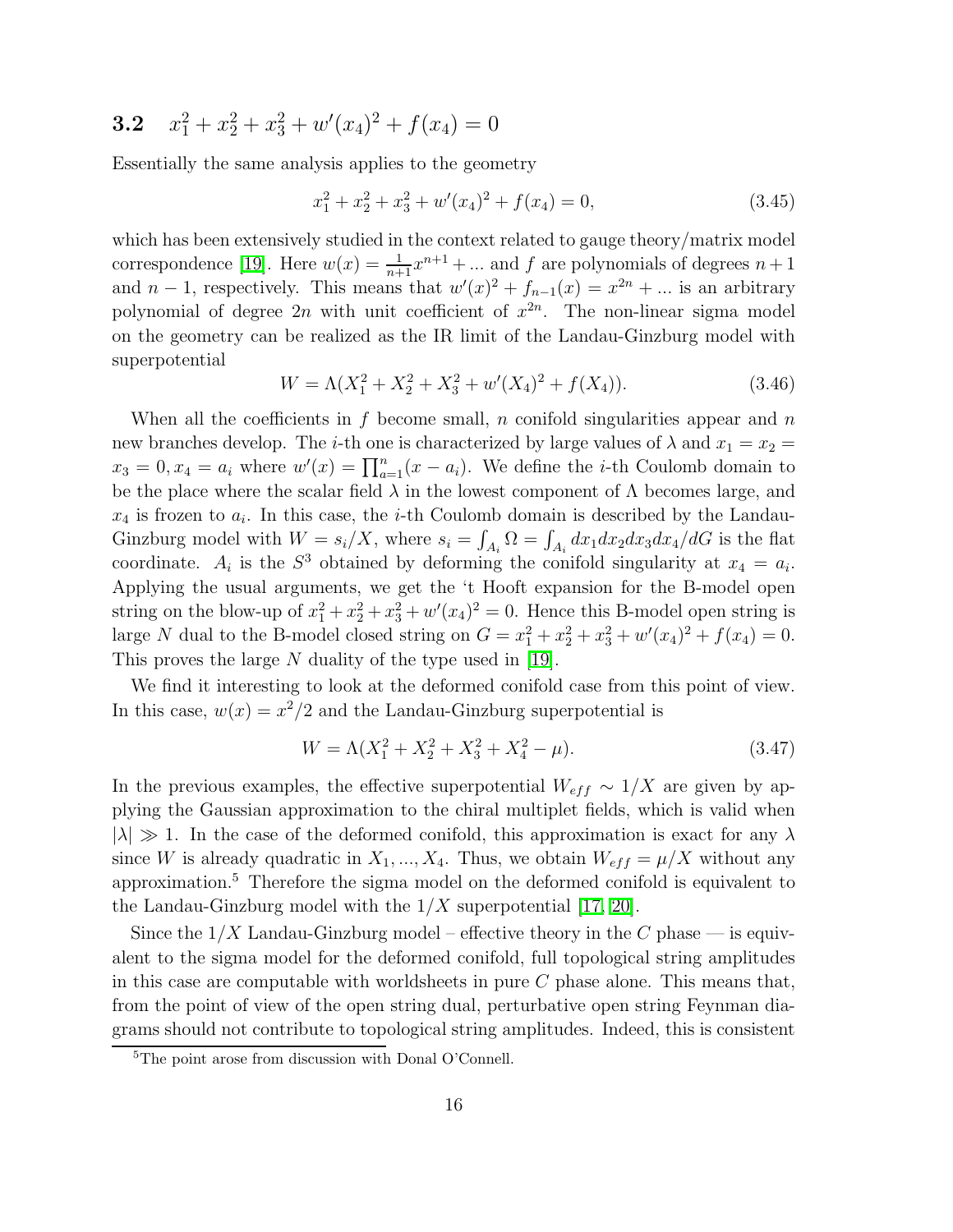with the fact that the corresponding hermitian matrix model is Gaussian and there are no perturbative contributions [\[19\]](#page-18-8). This is a non-trivial check of our worldsheet analysis.

## Acknowledgments

We would like to thank Mina Aganagic, Jaume Gomis, Nick Halmagyi, Kentaro Hori, Amir Kashani-Poor, Yi Li, Marcos Mariño, Donal O'Connell, Christian Roemelsberger, and Cumrun Vafa for useful discussions. This research is supported in part by DOE grant DE-FG03-92-ER40701.

## <span id="page-17-0"></span>References

- <span id="page-17-1"></span>[1] J. M. Maldacena, "The large N limit of superconformal field theories and supergravity," Adv. Theor. Math. Phys. 2, 231 (1998), [hep-th/9711200](http://arxiv.org/abs/hep-th/9711200).
- <span id="page-17-2"></span>[2] R. Gopakumar and C. Vafa, "On the gauge theory/geometry correspondence," Adv. Theor. Math. Phys. 3, 1415 (1999), [hep-th/9811131](http://arxiv.org/abs/hep-th/9811131).
- <span id="page-17-3"></span>[3] R. Dijkgraaf and C. Vafa, "A perturbative window into non-perturbative physics," arXiv[:hep-th/0208048](http://arxiv.org/abs/hep-th/0208048).
- <span id="page-17-4"></span>[4] H. Ooguri and C. Vafa, "Worldsheet derivation of a large N duality," Nucl. Phys. B 641, 3 (2002), [hep-th/0205297](http://arxiv.org/abs/hep-th/0205297).
- <span id="page-17-5"></span>[5] E. Witten, "Phases of  $\mathcal{N} = 2$  theories in two dimensions," Nucl. Phys. B 403, 159 (1993), [hep-th/9301042](http://arxiv.org/abs/hep-th/9301042).
- <span id="page-17-6"></span>[6] E. Witten, "Some comments on string dynamics," Proceedings of the conference, Strings 95, Los Angeles, California, [hep-th/9507121](http://arxiv.org/abs/hep-th/9507121).
- <span id="page-17-7"></span>[7] M. Aganagic, A. Klemm, M. Marino and C. Vafa, "Matrix model as a mirror of Chern-Simons theory," [hep-th/0211098](http://arxiv.org/abs/hep-th/0211098).
- <span id="page-17-8"></span>[8] K. Hori and C. Vafa, "Mirror symmetry," [hep-th/0002222](http://arxiv.org/abs/hep-th/0002222).
- [9] M. Aganagic and C. Vafa, "G(2) manifolds, mirror symmetry and geometric engineering," arXiv[:hep-th/0110171.](http://arxiv.org/abs/hep-th/0110171)
- <span id="page-17-9"></span>[10] H. Ooguri and C. Vafa, "Knot invariants and topological strings," Nucl. Phys. B 577, 419 (2000), [hep-th/9912123](http://arxiv.org/abs/hep-th/9912123).